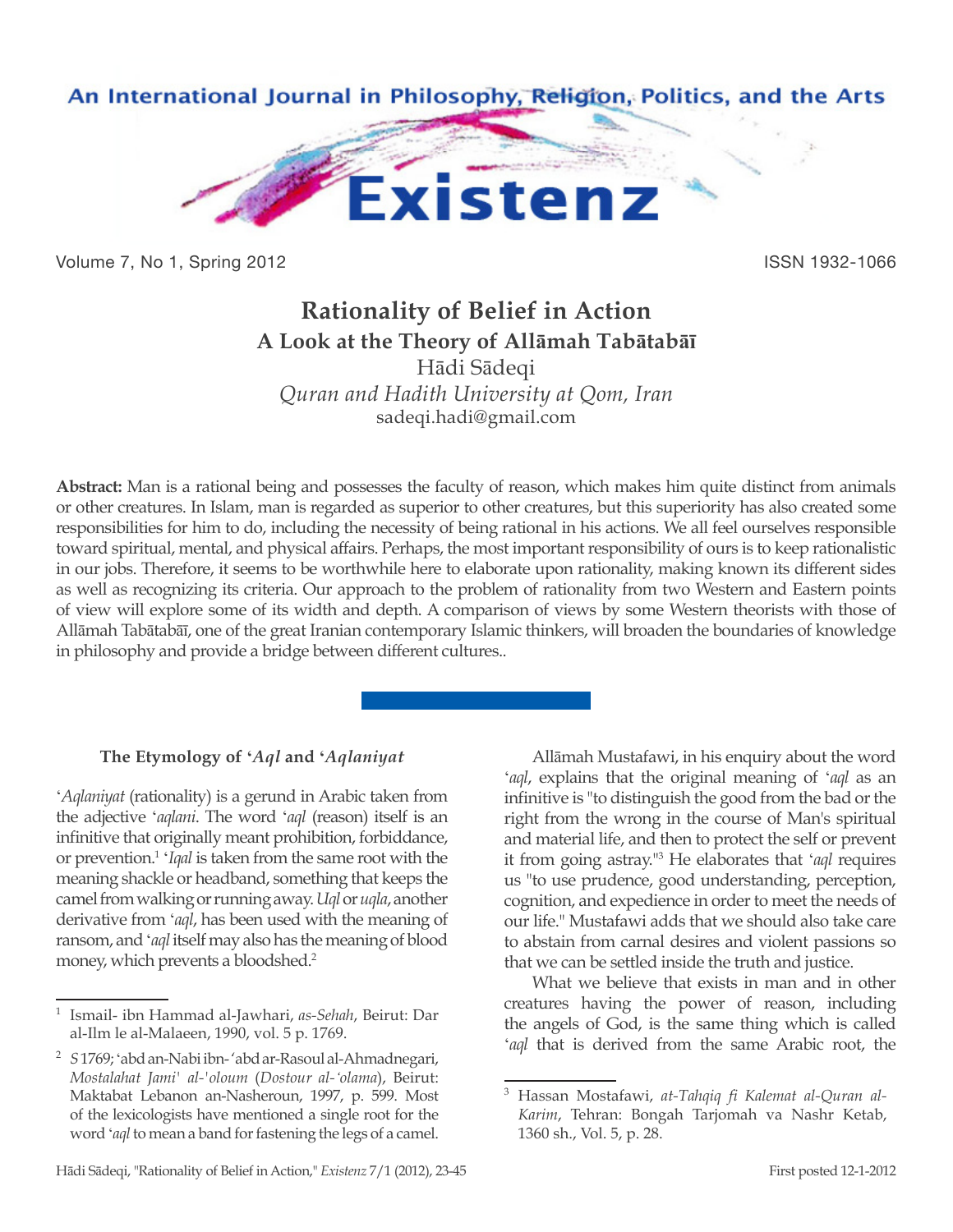infinitive '*aql*, because it prevents man from going to baseness and indecency.4 Therefore, the duty of '*aql* is to stop and forbid the man from doing unpleasant jobs or destructive work. This destructive work can be something material and physical such as damage to property, escape of camels, bloodshed, and loss of life or may be something of spiritual values like disgracing someone, causing them to lose esteem, prestige, honor, or other moral issues. Therefore, the presence of '*aql* is the guarantor of good and desirable affairs to continue and the barrier of bad and unpleasant affairs to happen. Of course, it is questionable whether '*aql* has two distinctive aspects or not; because what we understand from the literal meaning of '*aql* is that the word had the practical sense of restricting and preventing, which, of course, is the requisite for timely stopping a person to distinguish the right from the wrong. This is just in the same way that Allāmah Mustafawi has used prudence, expedience, well understanding, and so on, as the requisites for the meaning of '*aql*; and it is advisable, in my opinion, to take into consideration the recognizing of right and wrong actions as the essential conditions of '*aql* but not intrinsic of its essence. If so, '*aql* will first bear a practical sense by nature and will secondly take a theoretical sense by accident. Now, it is the theoretical sense that has become prevalent due to its long usage without concerning about its other practical senses.

In some European languages, two kinds of equivalents have been used for '*aql*. For example, in Latin we have ratio and intellectus, in English reason and intellect, and in French raison and intellect. The former words denote to the partial '*aql*, i.e. argumentation, and the latter denote to the general '*aql*, i.e. intuition. Such usages, of course, are not absolute; each of them has been used in the meaning of the other. In Webster's larger dictionary, there are several meanings referred to by the word reason, such as argument, explanation, the foundation of thoughts and the like, or the faculty of argumentation. Reason itself is the argument or explanation.5 Intellect also means active '*aql*, the power of understanding versus emotion or will. It is the immortal aspect of human soul, possesses the power of thinking, and so on (*WTN* 1174).

Another word that was used in some ancient European languages, but now it seems to have become largely archaic is nous with the original meaning of '*aqlani* (an adjective of '*aql*), that is, rational intellectual principle of the universe from which all the laws and rules of nature originate. The word nous has been used to mean primary or superior reason ('*aql*), sometimes it would mean human reason and at other times intuitive reason or intellect (*WTN* 1546). However, in both Persian and Arabic language we use the word '*aql* to stand for three concepts: intellect, reason, and nous. As such, reasonable or intellectual is used for the adjectives of '*aqli* or '*aqlani*. But, to make them negative, we use the word "non-rational" for something that remains out of the realm of rationality or intellectuality, though it is not an antonym for '*aql*, and we use the word "irrational" when something is against '*aql* and opposite to it.

# *The Idiomatic Meaning of* **'***Aql*

In Islamic philosophy and Kalām (Islamic theology), there are several meanings for '*aql*. If one wants to enumerate them, there would be more than twenty definitions, which in the context here might annoy the reader. Instead, I will point only to the most important meanings of '*aql* and then refer to its two more prevalent meanings commonly used by thinkers.

Islamic philosophers have sometimes named '*aql* a pure essence that perceives the reality of objects,<sup>6</sup> and other times a power that perceives abstract beings.<sup>7</sup> But Ibn Sīnā considered '*aql* to have several meanings including features that are always present in the mind, which are preliminaries for one's inference of his expedients and purposes; a faculty by which one can distinguish the good from the bad; a pleasant state in one's behavior, disposition and speech or the way of his choosing something. The three meanings mentioned above are common in everyday language, but there are eight additional meanings prevalent among philosophers.8 Some other meanings given to '*aql* include every non-material feature of an existence whose job is

<sup>4</sup> Ahmad- ibn Faris, *Mo'jam Maqaiis al-Loghah*, Mesr (Egypt): Matba'at ai-Mostafa va Awladeh, 1389 q, Vol. 4, p. 64.

<sup>5</sup> Philip Babcock Gove (editor in chief), *Webster's Third New International Dictionary of English Language Unabridged*, Springfield, Mass.: Merriam-Webster, Volume 2, p. 1891.

<sup>6</sup> Ja'qoub ibn- Ishaq al-Kendi, *Rasael al-Kendi al-Falsafiyyah*, Cairo: Dar al-Fikr al-Arabi, p. 113.

<sup>7</sup> Abounasr Mohammad ibn- Ahmad ibn- Tarkhan al-Farabi, *al-Jam' bayn Rayay al-Hakimayn*, Tehran: az Zahra, 1405 q, p. 33.

Hussayn- ibn- Abdollah- ibn- Sina (Ave Sina), al-*Hodoud*, Cairo: al-Haiah al-Mesriyyah 1989, p. 241.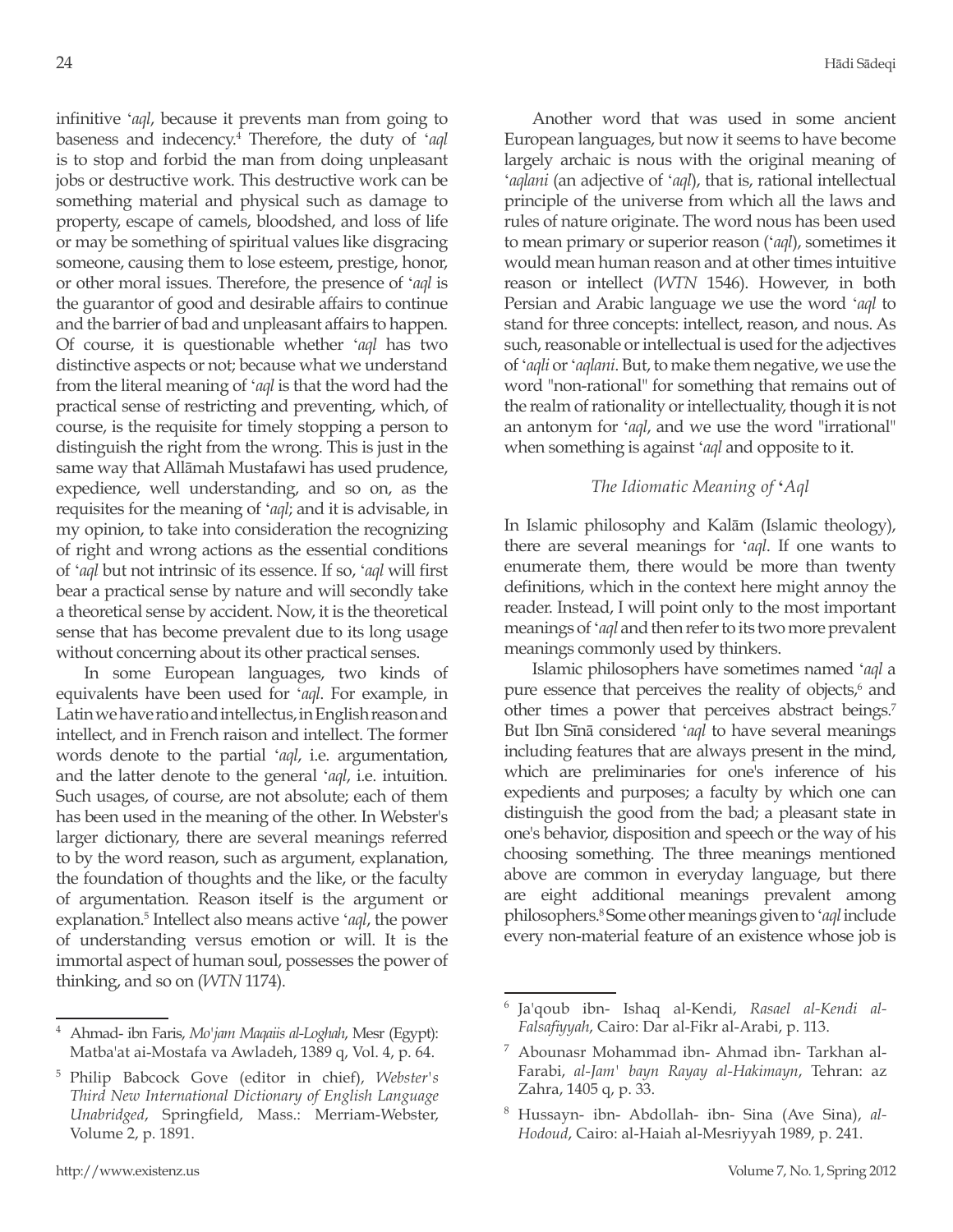the perception of the universals,<sup>9</sup> abstract essence,<sup>10</sup> and finally the comment of Mullā Sadrā11 in his book *Asfār* in which one chapter has been appropriated to different meanings of '*aql* with explanations cited there for many of them.12

Muslim Theologians also have their own meanings for '*aql* including knowledge of the facts whose store is the heart, the heart itself, which is the very tender reality of man's life, and sometimes '*aql* is called the servant of heart.13 '*Aql* is also taken to be an instinct that, when healthy, causes the means of knowledge in necessities.14 Some philosophers view '*aql* as an abstract essence separated from matter, but in need of matter while operating. '*Aql* is also called rational soul; it is sometimes known as a spiritual essence or as a light illuminating the heart to cause man to recognize truth from falsehood; it is regarded as an instrument in the hand of soul.<sup>15</sup> For example, in a particular chapter of his book *Behār al-Anwār*, the author Allāmah Majlessi refers to six meanings of '*aql*. 16

In philosophy, since ancient times '*aql* has been used for its two general meanings or more precisely for its two applications. The first definition of '*aql* is something abstract both in nature and in action; it is needless of matter. Many philosophers, based on the rule that from a single thing only issues a single thing, have become compelled to explain that a multimodal

- <sup>10</sup> Fakhr ad-Din ar-Razi, *al-Mabahith al-Mashreqiyyah fi Ilm al-Ilahiyyat va at-Tabi'iyat*, Qom: Intesharat Bidar, 1411 q, Vol. 2, p. 436.
- <sup>11</sup> Mohammad- bin- Ibrāhim, Sadr- al-Moteallehin (1571–1640) the great philosopher and Gnostic, Iranian founder of transcendental philosophy.
- <sup>12</sup> Muhammad bin- Ibrāhim, Sadr- al-Moteallehin, "at-Tasawor va at-Tasdiq" in *al-Jawhar an-Nazid*, Qom: Intesharat Bidar, 1371 sh., Vol. 3, pp. 419-20.
- <sup>13</sup> Abuhamid Mohammad ibn- Mohammad al-Ghazzali, *Rasael al-Imam al-Ghazzali*, Beirut: Dar al-Fekr, 1416 q, p. 423.
- <sup>14</sup> As-Sayyed ash-Sharif Ali Jorjani, *Sharh al-Mavaqif*, Qom: Manshourat ar-Razi, 1370 sh, Vol. 1, p. 285.
- <sup>15</sup> As-Sayyed ash-Sharif Ali Jorjani, *at-Ta'rifat*, Tehran: Naserkhosro, 1370 sh, p. 65. [Henceforth cited as *T*].
- <sup>16</sup> Muhammad Bāqir- al-Majlessi (1627–1699) is an Islamic leader, narrator, jurist, theologian, an Iranian Muslim and the writer of the largest encyclopedia of Shiite tradition.

world has emanated from a single existence. They have been forced to assume that a series of abstract '*aqls* followed one another: the first '*aql* was issued from the starting point of the world; then, the second '*aql* emanated from the first '*aql* and so on, and in this way multimodality gradually came up. They did not want to violate their rule, and it was not broken.<sup>17</sup>

In the second definition, '*aql* is taken to be one of the human powers of the soul separating from feelings, illusions, and imaginations. '*Aql* is able to perceive the universals and abstractions. We should say, in fact, that '*aql* perceives the universals because of their being abstractions. Therefore, '*aql* is the perceiver of abstract things. If '*aql* is not subdued by animal instincts, it will not make a mistake. Human errors take place, because other forces like emotions, illusions, and imaginations overcome '*aql*. If '*aql* controls the mind and becomes dominant, man will not make any error.

The faculty of '*aql* has two functions: intuitive and argumentative. This is the same division as the literal meaning of the word '*aql* holds. These two functions are not irrelevant to each other, since argumentation itself is based on a transition from premises to a conclusion. This is due to the intuitive knowledge of a relation between premises and conclusion. If there is not such a relation, such transition does not take place.18

The division of human knowledge into two groups of self-evident and acquired knowledge arises from the same division of '*aql* into intuitive and argumentative (i.e. intellect and reason). Self- evident knowledge is the output of the first operation of '*aql*, that is, the output of intuitions and observations of '*aql*. The second is the output of the second operation of '*aql*, in a way that '*aql* produces it by joining, connecting, and providing sciences and knowledge of the first group. Of course, this kind of reasoning, discussing, and arguing to draw out a result is of standard value depending on the laws of formal logic whose laws are also the result of the intuition of '*aql*.

<sup>9</sup> Mohammad- ibn- Ahmad- ibn Roshd (Ave Rose), *Resallah as-Sima' at-Tabi'i*, Beirut: Dar- al-Fekr 1994, p. 119.

 $17$  With the developments in philosophy, especially in transcendental philosophy, there is no longer any need to assuming a tenfold of different '*aqls* in order to issue a plural world out of the single essence of God, though our philosophers, even those following the idea of transcendental philosophy, are still unwilling to give up belief in such assumption.

<sup>&</sup>lt;sup>18</sup> All philosophers and thinkers accept this logical relation and the intuitive knowledge of transition from the premises to the conclusion, but they have different views about how such transition happens.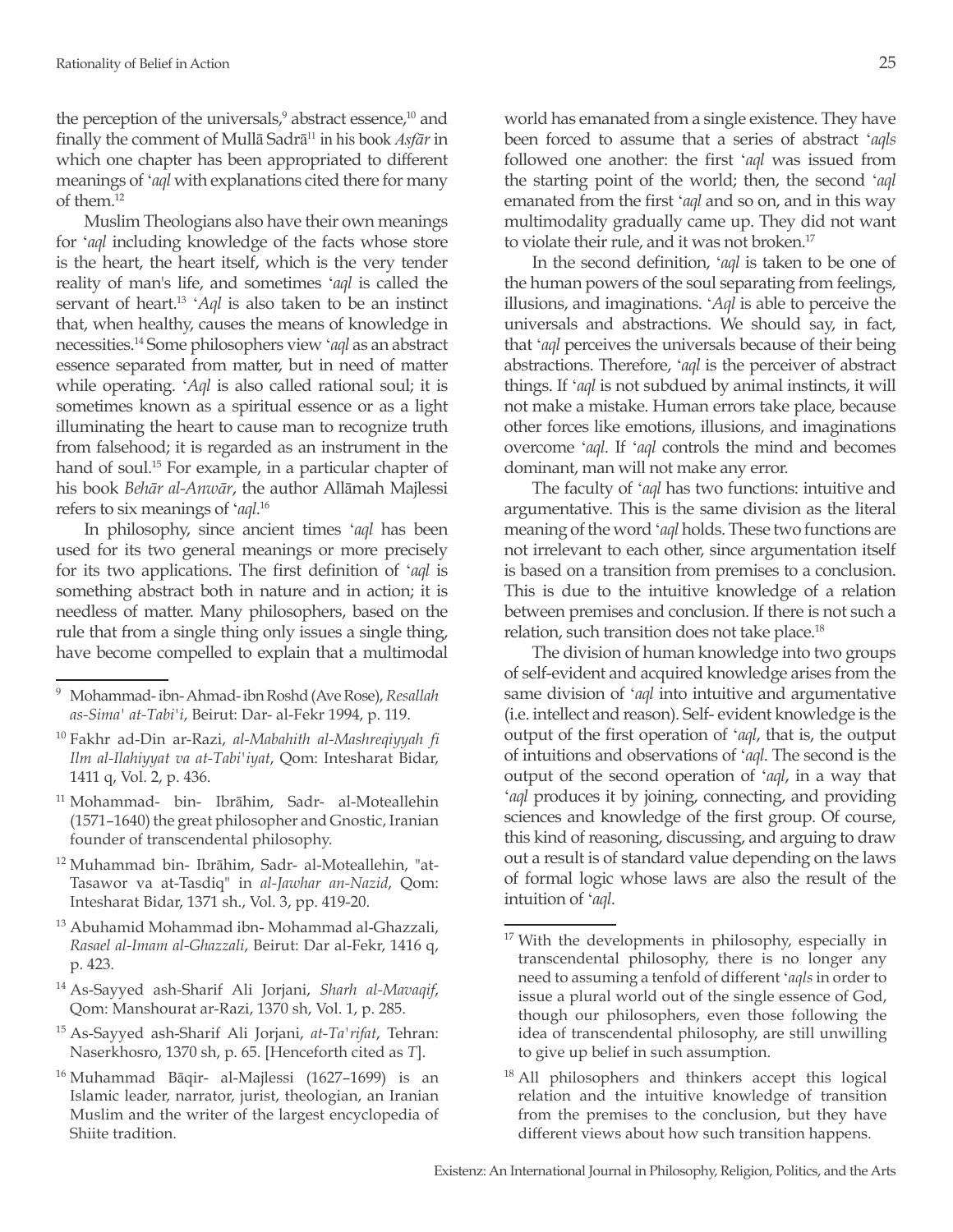Some philosophers have divided '*aql* into two kinds of theoretical and practical reason. One group believes the division is inside '*aql* itself. That is, we have two kinds of faculties for '*aql*, theoretical and practical reason. The former relates to perception and the latter relates to ordering. Another group, however, believes that the two kinds of reason are not actually separate from each other but differ only in their perceived matters.

With regard to the semantic root of the word '*aql* it seems more advisable to consider practical reason as an independent faculty whose work is operation. Even if we continue our work more carefully, it becomes clear that the principal job of intellect is the same as practical reason. Thus, it is proper to justify the viewpoint of those who have regarded practical reason as independent from theoretical reason and have known it as an independent faculty whose work is ordering and commanding.

# **Rationality, Reasonableness, Justification, and Warrant**

Rationality has found a special meaning in philosophy, epistemology, morality, psychology, social sciences, philosophy of mind, mathematics, and logic. Here I refer to its epistemological meaning, but depending on our discussion, this can include additional meanings as well.

First, it is prudent to distinguish between two meanings of rationality: descriptive and normative. Its descriptive meaning is, in fact, the philosophical meaning of the word rationality. When Aristotle makes use of the adjective rational ('*aqlani*) or sapient ('*aql*) in order to distinguish humans from other animals, he has referred to the faculty of reason ('*aql*) in man, by which he is able to understand, measure, argue, deduce, infer, and conclude something; and most of all, he is able to make a language having words and sentences. It is due to the same reason that traditional philosophers, while talking about the discriminative faculties of humans, have used the adjective "speaking" instead of sapient, rational, or intelligent. This is because the faculty of speaking is the most expressive attribute of rationality characteristic of man. It is also worth mentioning that some philosophers hesitate to attribute rationality exclusively to humans to separate them from animals and say that some animals such as chimpanzees and dolphins are also rational.

The adjective rational ('*aqli*) means something emanated from the faculty of reason ('*aql*). On this basis, rational can be an adjective for knowledge or judgment. Knowledge also includes two kinds of attributes, theoretical and practical knowledge. Altogether, there are three rational ('*aqli*) things: the first is the rational theoretical knowledge, which is the very knowledge of abstract beings, like concepts and general justifications; the second is rational practical knowledge, like recognizing of goodness, badness and necessity; and the third is the judgments of reason (of course, on the condition that we consider the status of judgment for reason) in this way (according to some definitions) '*aql* either judges and requires a special action to be done, or forbids a special action from being done.

This definition of the adjective rational applies in philosophy. It is also used in epistemology as one of the subjects related to rational knowledge. Thus, we can talk about the rationality of rational knowledge. What is understood from the phrase rational knowledge is that it is a descriptive phrase showing things perceived by reason. Here, we do not want to claim that our descriptions are free from any appraisal. It is barely possible for any descriptions to be completely free from values. Many philosophers believe that every theory is value-laden by our mental frameworks. Also Muslim philosophers believe that existence and existential concepts are value laden; because existence is perfection, and every perfection has value. Thus, when existential concepts are attributed to something, we attribute a valuable thing to the concept. With value concepts I do not refer to a concept by itself but I refer to a concern about the acts and appraisals of doers together with a sort of hidden or manifest recommendation.

Some value concepts openly have recommendation charges. Words such as "must," "must not," "should," and the like, explicitly convey recommendations; some other value concepts implicitly impart recommendations like the words "good" and "bad." Of course, there is much disagreement in the analysis of such moral concepts, but we want here only to make use of value charges in these concepts as models. Rationality, in its normative meaning for example, has a strong value charge that is used in epistemology. Just as we can appraise rational knowledge in epistemology, we can also appraise and value rational judgments to distinguish their rationality.

In this essay the problem of rationality ('*aqlaniyat*) is based on its second meaning; because we want to rationally appraise knowing or making believe as an action. Of course, we should note that the appraisal of knowledge might be made through different ways, one of which is knowledge itself, i.e. its real essence. The essence of knowledge can also be analyzed from two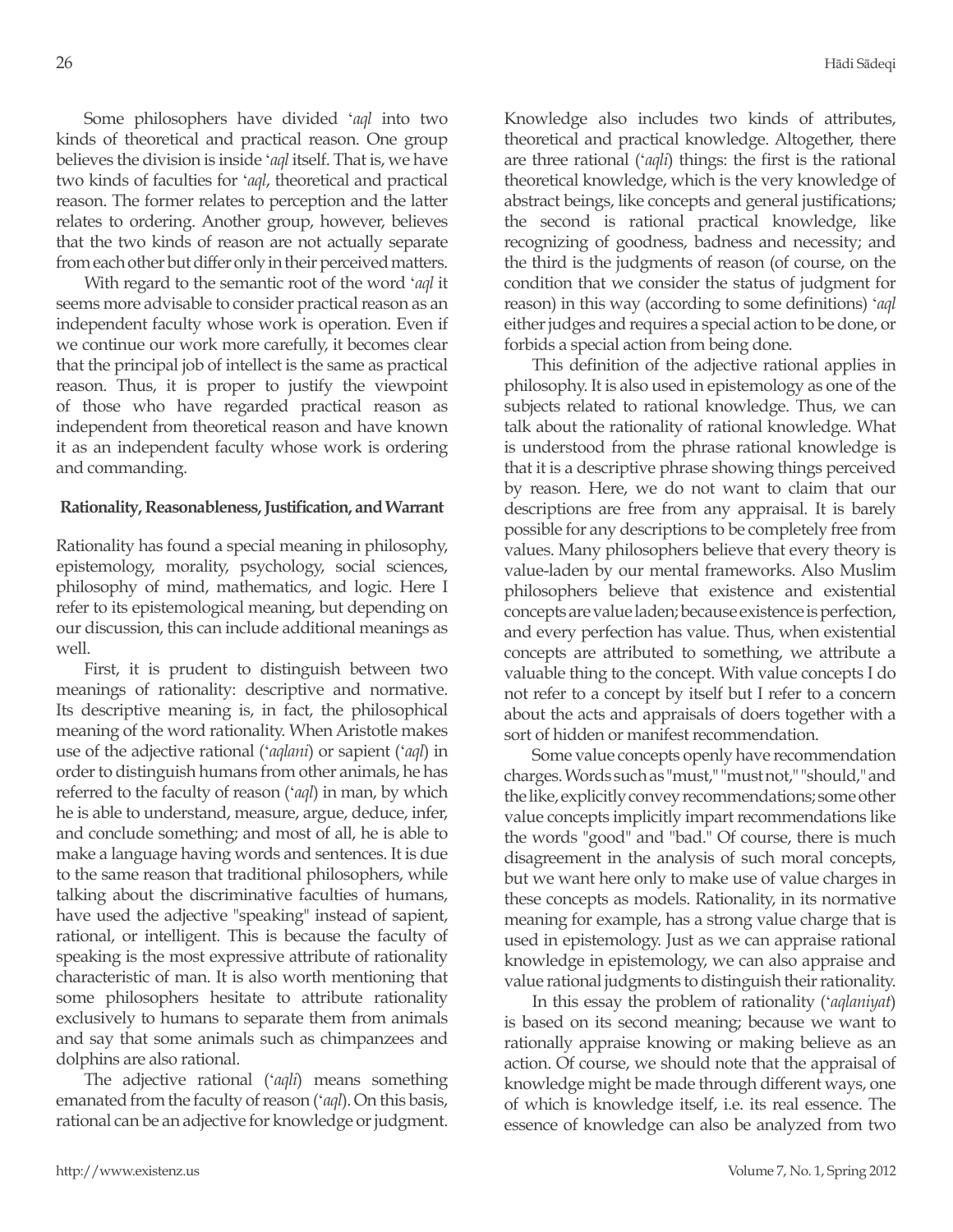sides: first, from the existential side and second, from its indication and expression. The existence of knowledge is usually discussed in metaphysic. There, they discuss the kind of its existence. This discussion usually takes place under one of the ten categories suggested by Aristotle. The most popular theory about the essence of knowledge puts it under the category of mental quality; some put it under "passion" and others under "relation."

Philosophers have investigated knowledge for its indicative and expressive aspect. In this regard, the relation between knowledge and its subject is not considered. Considered is only knowledge itself in relation with its object (i.e., whatever it indicates). This kind of discussion on knowledge is sought for in logic, although they have dealt with it in metaphysics too. While conversation centers on perception or on a division into conception and judgment, the indication side of knowledge is taken into account.

However, knowledge is investigated from a third side in epistemology, which is the relation of knowledge in its indication sense with the subject. Here, two different sides should be taken into account: (a) the indication and expressive aspect of knowledge of the fact for the subject, and (b) the practical aspect of knowledge because it is an action. In the first aspect, the concept of truth is applicable in epistemology, and in the second aspect, justification should be applied to the situation.<sup>19</sup> Thus, knowledge is an action for which the subject has some responsibilities called epistemic responsibilities. Of course, we can also talk about epistemic rights, since the concept of rationality refers to such responsibilities and rights.

Normative concepts in epistemology are not used in one meaning and in the same method. Different epistemologists have given distinctive meanings to each of the above- mentioned concepts that differ from others. Thus, there is no agreement about the meaning of the concepts rationality, reasonableness, justification, or warrant; but we can point to the most prevalent applications of these words. Some Philosophers take the words rationality and reasonability to have the same meaning.20 Other philosophers believe that rationality takes place where there are no opposing reasons. In their opinion, rationality is the default status.<sup>21</sup>

Rationality is a concept of values. By saying that an action, belief, or desire is rational one has to show a positive approach toward it. Of course, this approach may have intensity or weakness but enjoys the positive charge of values. Roderick Chisholm discusses the concept of rationality and its other similar concepts such as justification, reasonableness, more reasonable than, certain, acceptable, probable, etc., along with its opposite concepts and terms related to epistemic appraisal.<sup>22</sup> The normative nature of this concept means that rationality is not a subject related to the mere doing of an action, but it is concerned with the necessity and worthiness of that action. Reasonableness avoids going to extremes, it encourages to go in accordance with reason and to be moderate. Of course, reasonableness and rationality have some common semantic features, too. However, what makes these two words distinct is the sense of nonexcessiveness in the concept of reasonableness which is not prominent in the concept of rationality.

Justification (*towjih*) is a word used so much in epistemology that many people (including Chisholm, see *TK* 6) have regarded it as the main axis in the discussions of epistemology, and this seems to be right. Justification does have a positive meaning. When we say that something is justified, we do have an assertive position about it. Thus, being justified is much better than not being justified. In epistemology, it is necessary to distinguish justification from truth, just as we should separate justification from utility in ethics. It is possible for a belief to be true, but we would not have any justification for it and vice versa. It is possible for an action to be useful but not justified, and vice versa.<sup>23</sup> Justification in epistemology is defined as aiming to reach the truth and abstaining from errors, and express

Malekian, *Rahi be Rahaii*, Tehran: Negah Moaser, 1381 sh., pp. 438- 439.

- <sup>22</sup> Roderick M. Chisholm, *Theory of Knowledge*, Englewood Cliffs, NJ: Prentice Hall 1989, pp. 5-15. [Henceforth cited as *TK*]
- <sup>23</sup> Ernest Sosa, "Justification," in *The Cambridge Dictionary of Philosophy*, ed. Robert Audi, Cambridge, MA: Cambridge University Press 1995, pp. 395-6, here p. 395.

 $19$  The concept of justification is not the only one, but the most prevalent concept on this subject.

<sup>&</sup>lt;sup>20</sup> Malekiān says, "Rationality means complete submission to correct reasoning (and I mean by "rationality" this meaning") Mostafa Malekian, "Din va 'aqlaniyyah" in *Naqd va Nazar*, 1380 sh. However, at a different place he considers intellectual intuition and non-inferential knowledge as valid Mostafa

<sup>21</sup> Paul K. Moser, "Rationality," in *The Encyclopedia of Philosophy: Supplement*, ed. Donald M. Borchert, New York: Macmillan, Simon & Schuster 1996, pp. 488-90, here p. 488. [Henceforth cited as *REP*]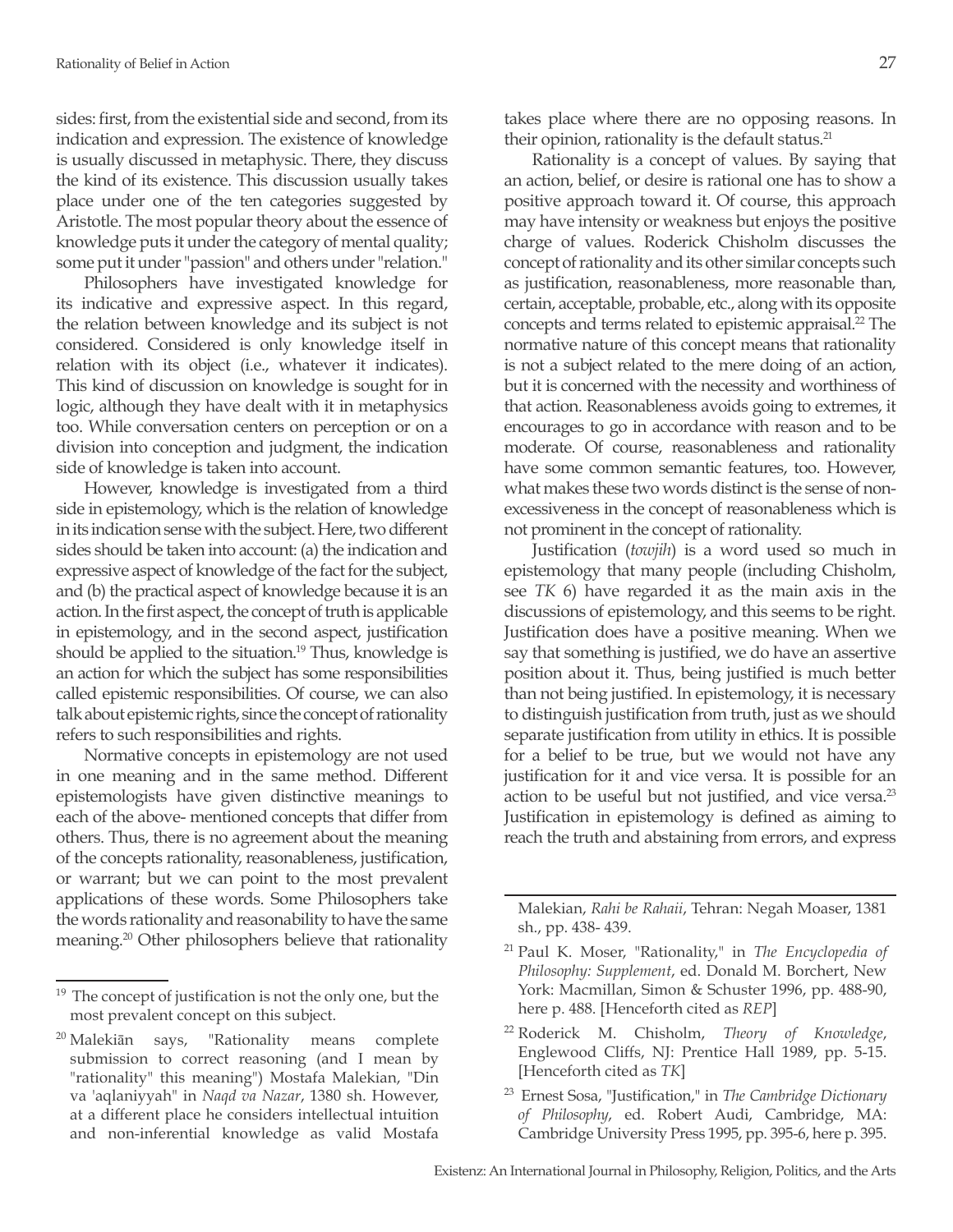the degree of goodness of a belief.<sup>24</sup>

The traditional perspective about justification considers it as an affair related to proofs and evidences, which are necessary for knowledge. There are three famous theories about justification: (1) Foundationalism. This is a theory about the structure of justification saying that beliefs are of two groups: basic beliefs and non-basic upon other beliefs, but justification of non-basic beliefs is based on other beliefs, which are resulted from inference or good reasoning. (2) Coherentism. This is a theory that rejects the basic beliefs, saying that justification is always concerned with the amount of coordination of one belief with other beliefs. (3) Reliabilism. This is a theory that changes the traditional perspective of justification and denies the dependence of justification on proofs and evidences; instead, it relies on acceptable belief-making process and methods. The rate of reliability of process methods or processes will warrant the amount of truth in those beliefs (JE 434). "Warrant" is a term that Alvin Plantinga uses instead of justification.<sup>25</sup> In his opinion and from the viewpoints of some epistemic reformists (Calvinists), a belief is warranted only when sound cognitional faculties make it, functions in appropriate cognitional surrounding, and planned to aim at the truth. Plantinga is convinced that most of our beliefs have been warranted in this way. Plantinga tried to prove that the condition of justification for knowledge is a useless condition, neither necessary nor sufficient. In an example he supposes a person being affected with some mental disease that restricts that person's epistemic system. Even if such person makes all efforts to fulfill all epistemic obligations (what is necessary for the justification of beliefs) and will be able to justify the beliefs, nonetheless that person's beliefs will not be warranted, they cannot be relied upon as being true.<sup>26</sup>

Reasonableness is a lower degree of rationality. The philosopher Mikael Stenmark tried to make a distinction between rationality and justification. In his view, rationality presents conditions of legitimacy to believe while justification expresses conditions of public acceptance. $27$  In other words, rationality expresses the conditions for the acceptance of belief for oneself, and justification is the conditions for convincing the others. Stenmark considers the warrant to be expressive of conditions for the truth of a belief (*RS* 288). In contrast, Plantinga considers justification to be the very deontological rationality (*WCD* 45-6) and brings up the means–end–rationality as being related to action. Plantinga does not regard belief to be action; therefore, he considers it irrelevant to the subject.

Plantinga also sets forth three other kinds of rationality: (1) Aristotelian rationality (descriptive rationality), (2) rationality in proper functioning of reason and (3) judgments of reason. Proper functioning of reason is, in fact, a part of the same thing that Plantinga calls warrant; because proper functioning has been conditioned for faculties of knowledge in the warrant, and so, this condition gives the same meaning or nearly the same meaning for rationality. It is certain that warrant requires the existence of those faculties too; therefore, Aristotelian rationality will also be a part of conditions for warrant. What Plantinga considers as judgments of reason is, in fact, self-evident judgments of reason such as 2+2=4, the whole is larger than the part, combination of two opposites is impossible, or the syllogism all humans are mortal, Socrates is a human, therefore Socrates is mortal. If such rationality exists in a place, undoubtedly the necessary warrant will be acquired. However, the existence of such rationality is not necessary for warrant; that is, this is a sufficient but not a necessary condition for the warrant (*WCD* 108-16).

It seems that such distinctions between rationality and justification are barely acceptable. Justification is a particular understanding of rationality or a special rank of it, not something different from it. Internalists have considered justification a requisite for legitimacy of true belief. Legitimacy of belief is relative to the person himself and has not direct relation to convincing of the others. Therefore, the distinction that Stenmark makes between justification and rationality is not acceptable. Besides, we cannot restrict deontological rationality, as Plantinga says, to the internalistic understanding and take justification equivalent to it. It is true that justification

<sup>&</sup>lt;sup>24</sup> Alvin Goldman and John W. Bender, "Jusification, Epistemic," in *The Oxford Companion to Philosophy*, ed. Ted Honderich, Oxford: Oxford University Press 1995, p. 434. [Henceforth cited as *JE*]

<sup>25</sup> See Alvin Plantinga, *Warrant and Proper Function*, New York, NY: Oxford University Press 1993, pp. 20-24. Also Alvin Plantinga, *Warranted Christian Belief*, New York, NY: Oxford University Press 2000, pp. 156-178.

<sup>26</sup> Alvin Plantinga, *Warrant: The Current Debate*, New York, NY: Oxford University Press 1993, p. 45. [Henceforth cited as *WCD*]

<sup>27</sup> Mikael Stenmark, *Rationality in Science, Religion, and Everyday Life*, Notre Dame: University of Notre Dame Press 1995, p. 219. [Henceforth cited as *RS*]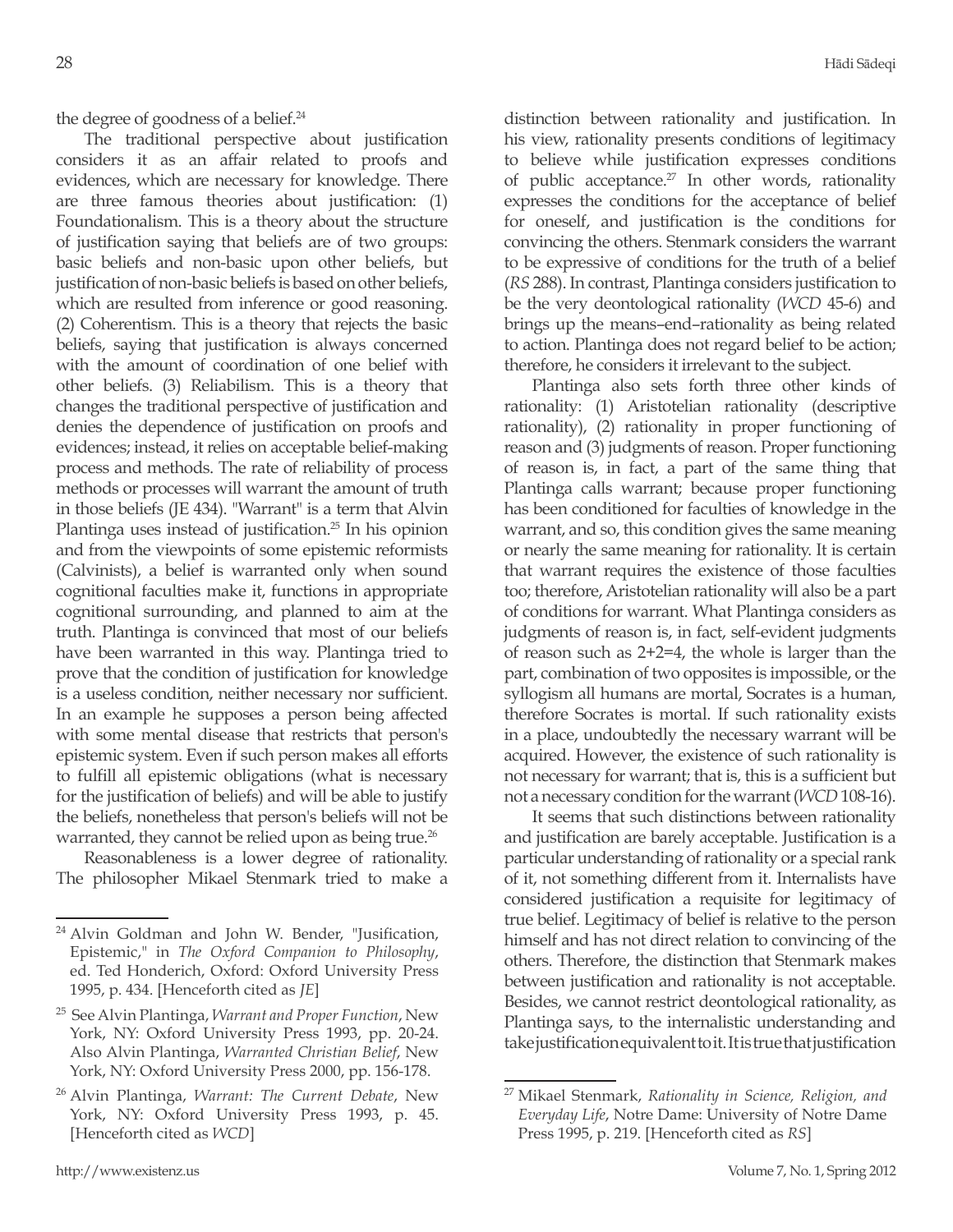has a deontological sense, but deontological criterion is not confined to justification; it is the broader concept of rationality, which is expressive of deontological criterion. On this basis, wherever justification exists, deontological criterion exists; but it is not the other way round; that is, wherever deontological criterion (of rationality) exists, there may not be justification.

Warrant may also be one of the meanings or degrees of rationality, on the condition that it can play the role of authoritativeness for the subject. However, if it cannot be the authoritativeness but be merely part of a series of causes for knowledge, it has no relation to rationality; and will act like other real affairs such as light or physical objects etc., which cause true beliefs.

#### **Normative Rationality**

Normative rationality is divided into two main parts, theoretical rationality and practical rationality. Theoretical rationality is applicable to beliefs and ideas, but already since ancient times, rationality of an action has also meant that it must be done. This is certain, but a difficulty will immediately arise: if we take rationality of something to mean the necessity of choosing that thing, many other things that we are not obliged to choose but are permitted to choose would be left out of the scope of rationality.

### *Theoretical Rationality*

Some affirmative definitions of theoretical rationality are usually based on one of the two prevalent views in epistemology, foundationalism and coherentism. Foundationalism considers rational by referring to beliefs that are self-evident or those that have been inferred by a reliable method, while coherentism finds rational beliefs to be consistent with the majority of a person's beliefs.28 Gert has tried to present a negative definition of rationality so that he may go beyond the quarrel between foundationalism and coherentism. He first defines irrational beliefs and then says any belief that is not irrational, is rational. In his opinion, an irrational belief is one that has an obvious conflict with what a person should know. This definition will be relative and its relativity will bring about different results from person to person; because the things a person ought to know are not necessarily the same things that another one should know (*RCD* 675).

Theoretical rationality is concerned with the fulfillment of one's rational and intellectual duties and responsibilities. It is well known that this approach to theoretical rationality comes from René Descartes and John Locke, although we can find such a concept of theoretical rationality among Muslim Philosophers before the time of Descartes. Ibn-Sīnā, for instance, writes in the tenth mode of his book *al-Eshārāt* that it is incumbent upon you to abstain from refuting what seems strange to you; you ought to stop until you find a reason. Before it, you should consider the issue as a possible affair.29 Ibn Sīnā's judgment over the necessity for stopping is expressive of an obligation in the acquisition of knowledge. Muslim philosophers have suggested many ideas about the conditions and circumstances when we can form a belief, when we have to stop or where we should refute an argument, all of which would concern theoretical rationality.<sup>30</sup>

There are different ideas about our cognitive duties and responsibilities. The most famous and prevalent view is evidentialism. According to the evidentialists, our duty is to avoid believing in something unless we have a reason for its truth. After enumerating the conditions and traditional concept of knowledge, Laurence Bonjour claims that according to this view the rational duty or responsibility of a person is to accept the beliefs for which some reasons are adduced, and nothing else; because we usually do not have a straight way toward the truth. Thus, we should have justifications for our beliefs.<sup>31</sup>

Opposing the above position are non-evidentialists including Stenmark, who argue that instead of necessity for the existence of a reason to accept a belief, we should rather consider the necessity for preparation to avoid or change a life while encountering some adverse reasons (*RS* 25). Stenmark believes that we have rational permission to accept beliefs, even if we do not find

<sup>28</sup> Bernard Gert, "Rationality," in *The Cambridge Dictionary of Philosophy*, ed. Robert Audi, Cambridge, MA: Cambridge University Press 1995, p. 675. [Henceforth cited as *RCD*]

<sup>29</sup> Hussayn- ibn- Abdollah- ibn- Sina (Ave Sina), *al-Isharat wa at-Tanbihat*, Tehran: Moassesah an-Nasr, 1379 q, Vol. 3, p. 418.

 $30$  Most Muslim philosophers agree with Ibn Sīna. They have stated the conditions of a belief to be rationalized without mentioning theoretical rationality. They say we are not entitled to accept or deny something if we have not found a proof for its affirmation or negation.

<sup>31</sup> Laurence BonJour, *The Structure of Empirical Knowledge*, Cambridge, MA: Harvard University Press 1985, pp. 7-8.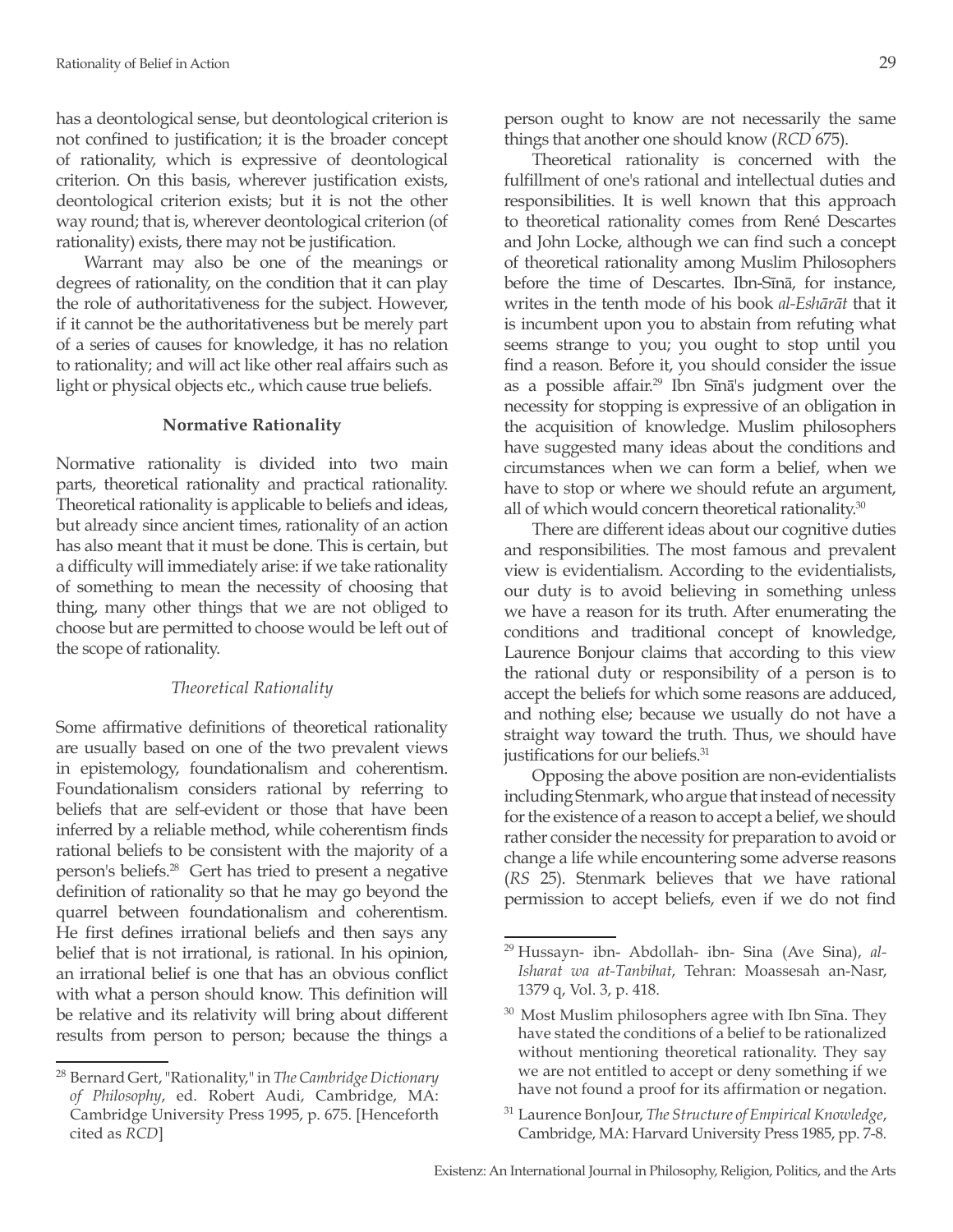any reason to refute them. In other words, the prima facie principle is to accept a belief unless the opposite of it is proved (*RS* 25). Here is also the place to refer to contextualists who merely pay attention to real actions of people without any belief in a priori rules; whatever human beings do should be the sole criterion; there is no a priori criterion serving as guide for actions.

Ignoring or abandoning the duties and responsibilities toward knowledge results in nonrationality or irrationality of the beliefs. Of course, as we said before, there are different ideas about duties and responsibilities, but all those who accept theoretical rationality, admit that disregarding, violating or neglecting such duties or responsibilities will result in the non- rationality or irrationality of beliefs.

In his article on rationality, Jonathan Cohen enumerates all kinds of theoretical and practical rationality. In his view, there are six kinds of theoretical rationality: logical, mathematical, analytical, inductive, based on probabilities, and common.<sup>32</sup> All these are methods leading to results with the help of primary principles, which are premises to analogy, evidence for induction, probabilities, or best explanations. Separating logical rationality from mathematical rationality has not any plausible justification; since both of them function by deductive method. That part of mathematics that has been based on mathematical induction is not out of the mentioned methods. Therefore, we cannot say mathematics is a process separate from deduction or induction. Furthermore, Cohen has left out historical rationality. Nevertheless, we might say that we make use of the best method of explanation to acquire historical sciences. However, the fact of accepting historical narration, without explanation, which is essential in narrative- historical sciences, is a method apart from the above- mentioned cases. Here, we should pay attention to "authority" as a factor for rationality. Cohen has left out the most important basis of theoretical rationality, i.e. "intuition", too. None of the six quoted kinds of rationality without intuition is valid. Intuition itself is the source of appearance for the primary principles of deduction, concluding and reasoning. It is also the source of validity for the reasoning and conclusion themselves. This means that intuition is both the source of validity for those kinds of rationality themselves and an independent source for knowledge and rationality.

<sup>32</sup> L. Jonathan Cohen, "Rationality," in *A Companion to Epistemology*, eds. Jonathan Dancy and Ernest Sosa, Oxford: Blackwell 1992, pp. 415-20, here p. 415-6.

In addition to these, Cohen has completely forgotten hermeneutical rationality.

Practical rationality is applied to actions. Many philosophers have taken practical rationality to be the same as instrumental rationality. A rational action is acting in such a way that it can bring about the most positive effect in attaining one's goals. Of course, most philosophers note the fact that many goals may interfere with another; that is, people cannot achieve them altogether. So, it is necessary that we consider a rational action as an action that assists us to reach our systematic goals in the best way (*RCD* 675).

## *Practical Rationality (Means–End–Rationality)*

Many Philosophers believe that we should apply practical rationality in a broader sense. Then from this viewpoint, rationality will take its minimalist and broader sense to include being permitted (*RCD* 474-5). Nevertheless, there are also others, who have used both meaning together saying that rationality's meaning is based on what is obligatory and what is permissible (*REP* 488). Practical rationality is usually explained according to the concept of obligation or permission. However, two more concepts are used in the explanation of normative rationality as well. Some have suggested goodness to be used. In their opinion, if something is rational, it must be good. The other concept is the term praiseworthy for rationality. They consider something rational when it is praiseworthy; and this is against what is blameworthy (*REP* 488).

I suggest to draw a spectrum, and put on one side of it necessity or indispensability, and on the other side prohibition or forbiddance. On such spectrum, any level lower than necessity would indicate "preference" or "being better to do." Again lower than that, which is in the middle area, would be permissibility or being authorized, and still lower than that would be nonpreference or disproportion or aversion; and the last part of the spectrum would be non-permissibility.

Usually, practical rationality is considered as means– end–rationality; that is, rationality in actions will not be achieved, but through exact deliberation over ends and examining the means of attaining them. As for how and what affairs should be taken into account, there are different opinions. Traditional philosophers used to regard necessary the deliberation on both ends and means in the actions. But David Hume used rationality only in the meaning of instrumental and believed that reason would make feelings and emotions serve man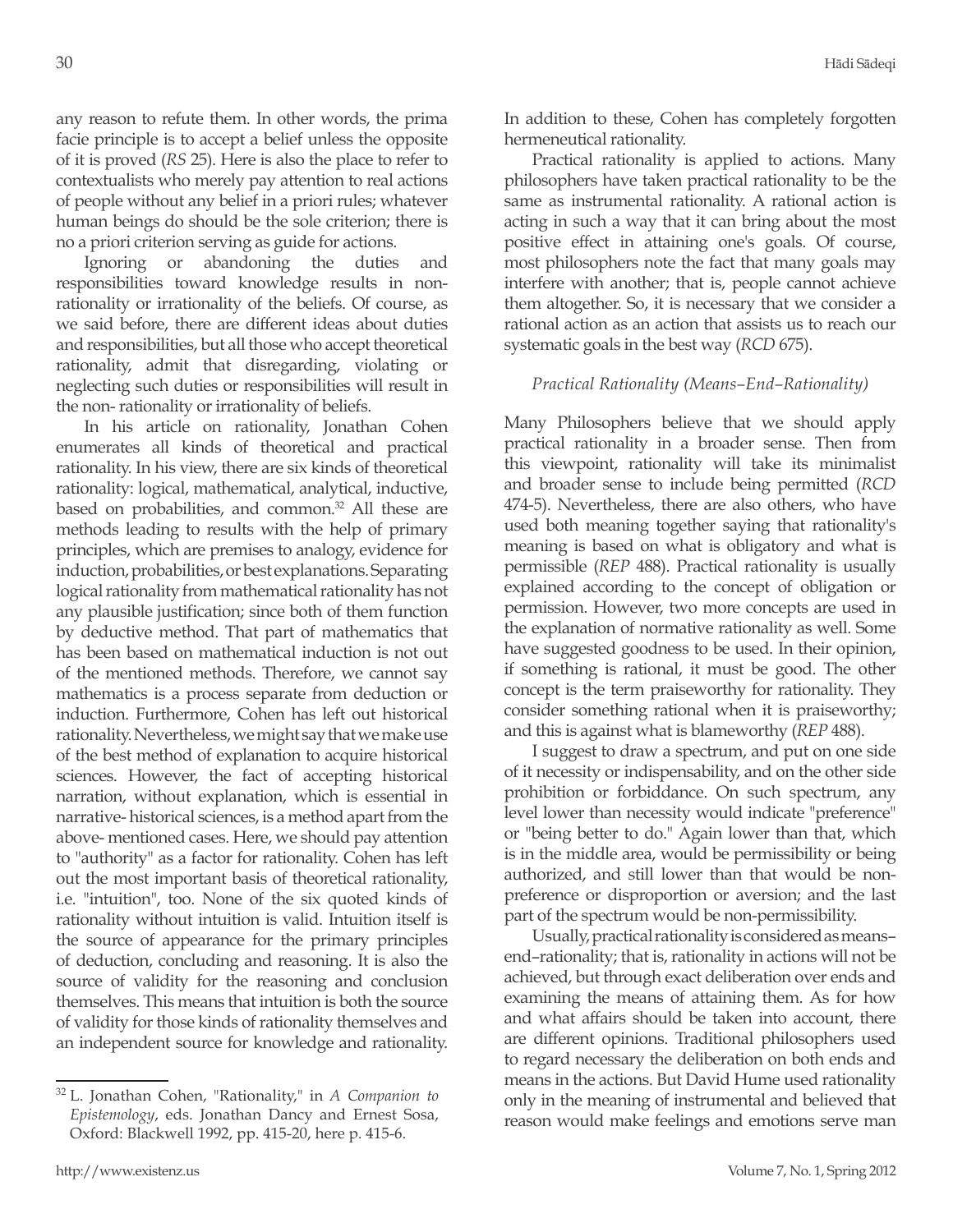to attain his ends; and the choice of such ends is merely emotional not rational, i.e. it depends upon man's will.

*Instrumental Rationality*. In means–end–rationality, with a Humean attitude, ends do not have any functions in rationalization; it is only the efficiency of the means toward the ends, that play a role to the rationality and this is due to the means. Every means that can operate better to attain the goal will be more rationalistic. As a result, being rational in this sense is measured in relation with the amount of influence on achieving the end. In most cases, when we talk about rationality, we mean means–end–rationality, this concept of rationality is prevalent in decisions making and game theory. John Elster writes:

The theory of rational choice is, before it is anything else, a normative theory. It tells us what we ought to do in order to achieve our ends as well as possible. It does not tell us what our ends ought to be. (At least this is true of the standard version of the theory). Unlike moral theory, rational-choice theory offers conditioned imperatives, pertaining to "means" rather than to ends. [*RS* 27]

According to this theory, a rational individual is someone who asks oneself: "what do I or the group I belong to prefer want?" and then, one ought to struggle to make use of the best means and instruments in order to reach the ends and do one's best to provide them" (*RS* 27). Here, in fact, it is referred to two individualistic and socialistic perspectives in means–end–rationality or rational-choice theory.

In order to receive a clearer picture of means-end rationality or instrumental rationality, suppose that someone wants to go from one place to another. He thinks about the choice of a means: do I go by bus, by car or by bicycle? Several factors are involved in his decision- making, one of which is his end or ends. Cognitional factors also intervene. If his end is merely reaching the destination in an appropriate manner, he had better go by car; but if we add another end to the first one, for example exercising to keep healthy, in this case, it is more rational to ride a bicycle. Again, we may add to this some information about the weather condition, for example, when it is raining and cold, and riding a bicycle can cause him to become sick, then, it will be more rational to go by car just as it was the first choice to be more reasonable. Now if some other information is gotten about the street circumstances, for example when there is a heavy traffic in all the directions to the

destination, then it will be more rational to use a bicycle. Still, we may add some other factors to these conditions like one's ability or inability for pedaling all the way, economical use of a bicycle, expensive gasoline, one's financial situation, social dignity to ride a bicycle and a number of other things. Then, with the addition of every new factor, it is possible that a change will be made in the rationality of the decision. Thus, not only rationality will become relative in relation with ends, but also it will be relative in proportion to information, circumstances, and individual abilities. Thus, what is rational for an individual might be non-rational for another individual in different circumstances? Rimon Arron says, "Rational action means that an agent, after necessary contemplation, takes a decision that has the most luck in attaining his end."<sup>33</sup>

Now with a little indulgence in this case, we may conclude: if a decision, a plan, an action, a belief, and the like are rational, it must lead to the attainment of an end or ends of an individual or a group or the society, or at least, it should look as if it would reach the ends. Rationality is the cause for an effective relationship between the means and the ends. Therefore, means– end–rationality or instrumental rationality can be defined in agreement with Stenmark as "rationality consists in the efficient pursuit of means for achieving certain implicit or explicit ends or goals" (*RS* 27). The use of "efficient" in this definition is expressive of efficiency of the means. As such, means–end–rationality might be better defined as rationality that consists in applying effective instruments in order to achieve certain implicit or explicit ends of an individual or a group or the society. Consequently, means–end–rationality can be perceived as rationality that requires the application of effective instruments for achieving certain ends.

*Value Rationality*. Many philosophers, including Nicholas Rescher, have opposed Hume. In their opinion, rationality, in addition to instruments and means, also applies to ends. With this respect, rationality refers to making use of appropriate instruments to reach appropriate ends whether our purpose is an action or a belief or a value.<sup>34</sup> Aristotle and Kant, who initiated two

<sup>33</sup> Raymond Aron, *Main Currents in Sociological Thought*, London: Weidenfeld & Nicolson, 1965, transl. into Persian by Baqir Parham, Tehran: Sherkat Intesharat Ilmi wa Farhangi, 1377 sh., p. 2.

<sup>34</sup> William L. Reese, *Dictionary of Philosophy and Religion: Eastern and Western Thought*, Atlantic Highlands, NJ: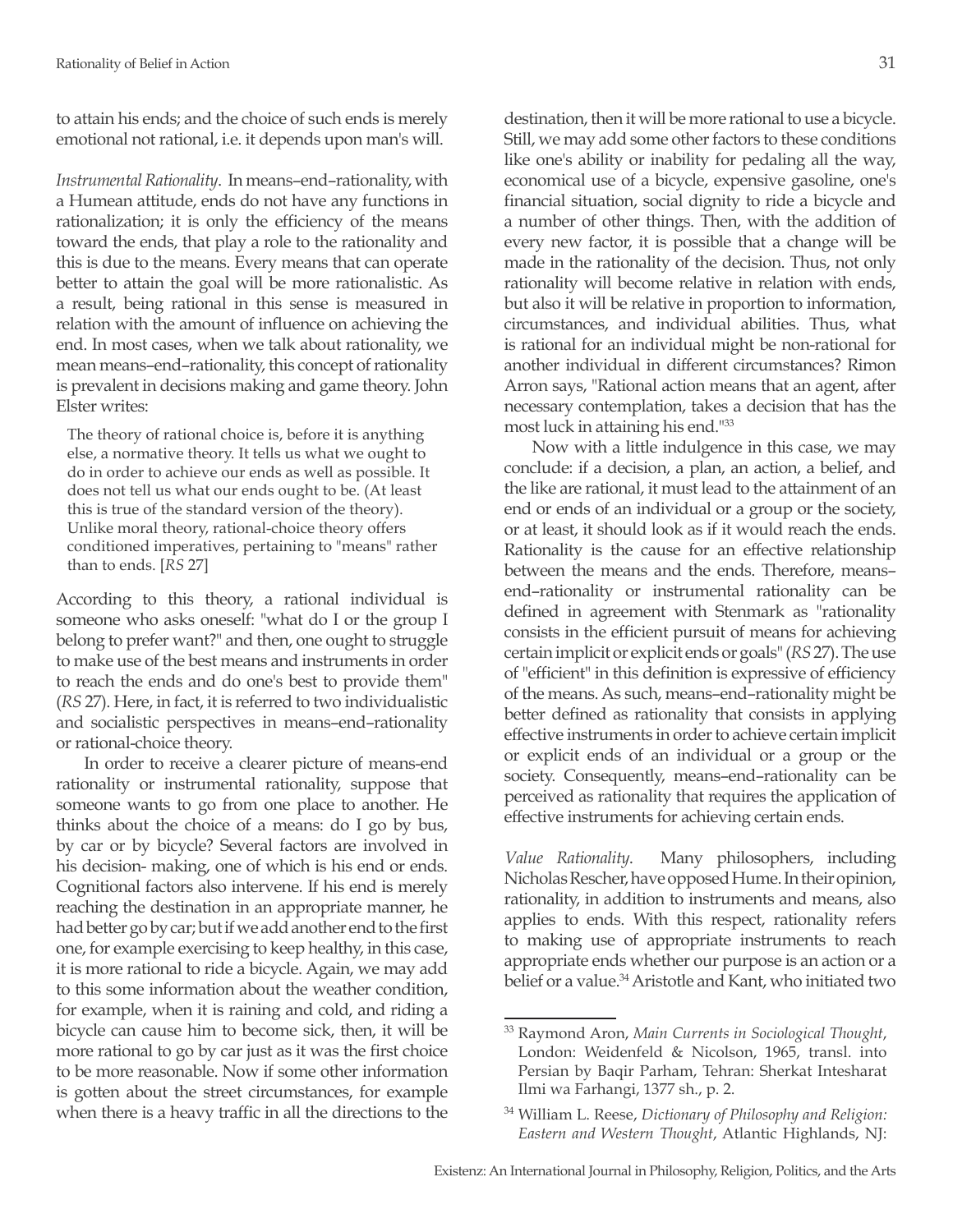great mental traditions, neither considered rationality as merely instrumental. Those two mental traditions, took some particular–ends like happiness as necessary for rationality.

Depending on what kinds of ends have intended, rationality will take some new divisions: political, economic, moral, aesthetic, epistemic, etc. If the goal is acquisition of truth, epistemic rationality will be at work. Some Philosophers believe that criteria for rationality are not merely epistemic. However, all kinds of non-epistemic rationality need epistemic rationality. As an example, take the case of someone who is seeking economic rationality. In ordinary conditions, he needs cognitive beliefs as to what means could better help him to attain his economic ends. Then, it seems more advisable to divide both rationality and irrational state into two principal groups: epistemic rationality/ irrationality and non-epistemic rationality/irrationality (*REP* 488).

If we want to sum up all kinds of rationality clearly, we had better start from our last division basing it on means–end and accomplish it at the same time. The weakness of instrumental rationality is in its emptiness and futility. However, this emptiness can be removed by adding value to the end. Moreover, we should note that a valuable end would not be achieved with an anti- value means. Imam Ali (Peace be upon him!) says: "There is no benefit from a good attained through the evil."35 Therefore, the value should be added to the means to make it means–value–rationality, or in brief: value rationality. In the means–value–rationality, if the end is acquiring knowledge and achieving truth, this rationality will be epistemic; but if the end is other than this, the rationality will be non-epistemic. Thus, means– value–rationality can be defined as "rationality consists in applying suitable instruments in order to achieve appropriate ends in actions, beliefs, or values."

Stenmark has named this definition "holistic rationality," but it seems more advisable to keep this term for another place and make use of means–value– rationality or, in brief, value rationality here; because it is evident that suitability of ends and means is taken into consideration. It is valuableness of the end which is the important main quality in the discussion of rationality, and that is why value is used instead of end. An appraisal is required when we pay much attention to the appropriateness of the ends; and only those ends

are regarded as rational that are worth pursuing. We can also apply the same appraisal to the means; that is, the means must be appropriate too. This appropriateness is taken into account from several aspects; one aspect is the value itself. If an end or a means lacks value, it is useless. Therefore, in the means–value–rationality, we pay attention to both the value of end and the value of means. Value in this kind of rationality involves moral value, aesthetic value, pragmatic values, values concerning will, desires, demands and the like, economic values, cultural values, political values and other values.

Some sociologists divide rational action into two groups: (1) rational action directed toward an end: an example of such an action appears, in its best way, in civil engineering when it deals with the construction of a bridge on the basis of precise mathematical calculations; and (2) rational action directed toward a value: in this case, the objective is an inherent end, an end which is not reasonable by itself.<sup>36</sup> This dividing is good in that it pays the necessary attention to the issue of value; but from another side it is not accurate; since it has not been able to define the issue exactly, as if the reasonableness of the end is something different from its valuableness; but as it was mentioned in the first definition, rationality is a synthesis of rationality of ends and means, either of them would be imperfect without the other. Then, we cannot speak of "rationality of action" or "rational action". Of course, if a person does not want to talk about rational actions absolutely and persists only in the rationality of means, they may deal with a relative rationality about means. However, when we talk about rational actions unconditionally and invariably, we must surely consider rationality of ends.

Now, why must the ends and means be valuable? If we, like most of Humean empiricist philosophers, think merely about rationality of instruments, what will happen and what problem will arise? Sir Isaiah Berlin, in his article on "Rationality of Value Judgments," gives a good example: Suppose someone having only instrumental rationality has approved of an end which is sticking pins into a flexible surface. It makes no difference for him whether that surface is a tennis ball or a part of human skin. The person has attained his end

Humanities Press 1980, p. 650.

 $35$  From the maxims in the book Nahj-al-Blāgha (K 31).

<sup>36</sup> Lewis A. Coser, *Masters of Sociological Thought: Ideas in Historical and Social Context*, Harcourt Brace Jovanovich, 1971, transl. into Persian by Mohsen Salasi, Tehran: Ilmi, 1377 sh, p. 300.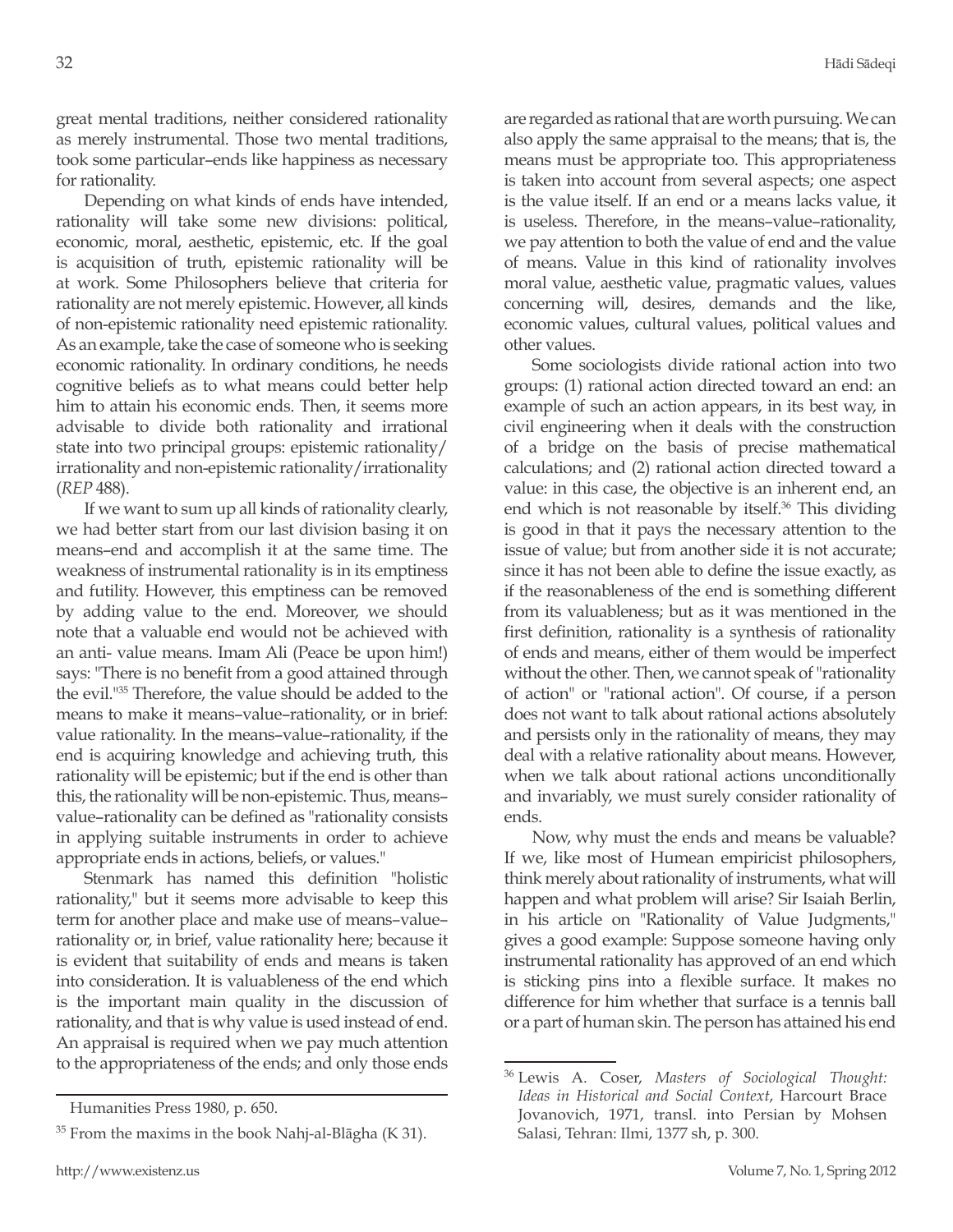anyway, enjoying sticking the pins into such a surface. Now, can we consider his behavior as rational one? Yes, according to instrumental rationality, this behavior should be taken as rational, but we can never accept that sticking pins into a person's face for enjoyment could be a rational behavior (*RS* 34).37 Of course, we can find a fault with this example and say that the end of the person is to enjoy pins into a soft area and there is nothing bad about enjoyment by itself. The problem here is that the person has not chosen a suitable means and a suitable place for his enjoyment.

The above argument still does not seem to be correct; because if values are not brought up in investigation of ends, there is no reason to talk about values in the investigation of means. Any means that can help us reach our destination under special conditions must be permissible. Then, the problem remains to be solved. Moreover, we may give other examples concerning the ends. If someone decided on destroying the world or tormenting humans, including himself, as an end and chose specific microbial bombs as the most efficient means that cause the most horrible diseases (which exert the most painful wounds on their bodies rather than killing them), could we say here that such actions were rational? Undoubtedly, the means he has selected to attain his end is so effective, but the major problem exists in the scope of the end. If someone chooses bad ends such as destruction, disturbance, crimes or starting troubles for himself and other people, without being necessary to prevent another worse evil, his actions would not be called rational.38 Any means that he chooses on an ill- will or the intention of doing that evil cannot be rational, although it is the most effective; and this non-rationality is due to the unsuitability of the end he has decided on. A more important difficulty is that we want to judge on the generality of the action of a doer. Generality of actions will not be judged separate from the ends and results. We may not decide on one element of an action alone in abstraction; all other aspects must be called upon to be tried altogether in the court for the right judgment.

In the means–value–rationality there is only

one system of evaluation conceived as a spectrum constraining different degrees of positive and negative values from the upper extent of necessity and obligation to the lower extent of prevention and prohibition. Whatever has usually said about deontological rationality comes here. In other words, this kind of rationality with its development in the concept of obligations creates spectrum of ideas including values of actions; it lets the five known areas of values that supervise all our ends and means appear by the names of obligatory, recommended, permissible, abominable, and unlawful.

In means–value–rationality there are two kinds of rationality: cognitional and non-cognitional. Cognitional rationality concerns the information needed and non-cognitional rationality is related to the way a person acts. It is evident that, in the area of ends, we need information so that we may know which ends are in front of us and what influence each of them can have on the circumstances of our life or how important each one of them is, etc. Furthermore, in the area of means we need to get correct information about means, the rate of speed, care, and economy for each of them in order to reach the end.

Non-cognitional rationality applies to means and is expressive of the amount of practical efficiency of means. In any case, the means we choose must actually be both valuable and efficient. This efficiency is relative, that is, we measure the efficiency of the means in proportion of one to another, since, in relation to the specific goals, some of them seem to be more efficient than others are. Then, it would be more rational to choose those that are more useful. As a result, using the term "appropriate" with regard to ends involves three things: value, necessary information, and accessibility. This stipulation also concerns the area of means and requires them to have three things: value, necessary information, and efficiency.

As there is a need to an appraisal on the both areas of ends and means, the means–value–rationality would become relative from two sides and bear either intensity or weakness, because the appraisal system has a spectrum. When it applies to the ends or to the means, it sets them in usefulness at different degrees of intensity or weakness. This phenomenon is used in the Islamic philosophy by the term *tashkīkī* with the explanation that rationality is subject to relativeness and variation. It varies in weakness or intensity in accordance with the above- mentioned factors. Thus, we may use comparative or superlative adjectives to

<sup>&</sup>lt;sup>37</sup> Sir Isaiah Berlin, "Rationality of Value Judgments," in *Rational Decision*, ed. Carl J. Friedrich, New York: Atherton Press 1964, pp. 221-3.

<sup>38</sup> William K. Frankena brings up some matters on this ground saying such an enjoyment is not bad even if it produces other problems. See his *Ethics*, Englewood Cliffs, NJ: Prentice-Hall 1973, ch. 5.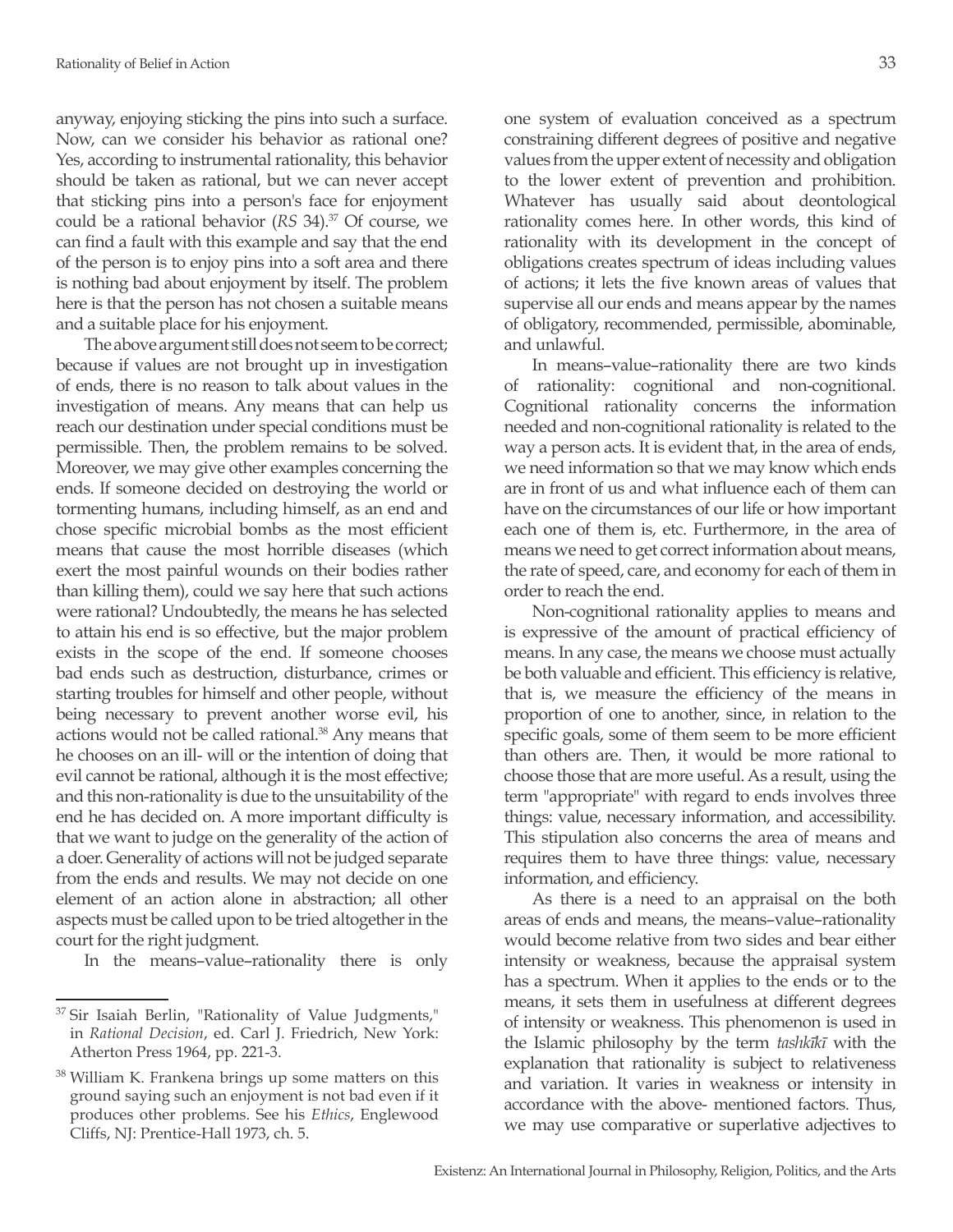show their relativity in efficiency and usefulness such as stronger, lower, the most pleasant, and so on.

Laying the base of means- end rationality and promoting it to the perfection of value rationality, we should take care that we never mean to accept those teleological theories. Means- value (value) rationality is consistent with deontological theories. When we talk about the "end", we do not necessarily mean the very results of the deed or action; rather, it can be the fulfillment of an obligation. As an example in economic rationality, the end may be doing economic obligations such as bringing about profitability for oneself and for the others. Hence, when Kant, one of the greatest deontologists in morality, brings ends into view, he does not mean some kind of teleological theory.

By adding up the idiomatic meaning of rationality, one can say that rationality is brought up in the domain of action and if applied when humans or other creatures have authority in their operations. Outside voluntary and arbitrary domains of affairs there is no place for talking about rationality and this fact is understood from the cases of application for the concept of rationality.

# **Rationality and Authority**

Rationality and irrationality are not of the kinds to be contradictory to each other. It is not that every being is either rational or irrational. For example, trees houses, mountains, plants, celestial bodies, mines, handicrafts, factories, administrative or educational buildings, streets, roads, automobiles, ships, etc., are not described with either of the two adjectives rational or irrational. They are outside the rationality domain. Furthermore, Eternal Being, details of intervening State, resurrection, Paradise, Hell, Spiritual Heavens, the Empyrean Throne, the Reserved Tablet, angels, and so on, are not described with the adjectives of rational or irrational.

Then, these two adjectives are not contraries because there is no extremeness of dimension between them, and as we said before, rationality occupies on area of a spectrum with different degrees of intensity and weakness. The case is the same with irrationality. Therefore, they cannot be contraries exactly. What remains, however, is that the two adjectives (rational, irrational) should be defined as privation and possession toward some attributes, or features, that is they can either possess that faculty or not. As an example, we may give the two attributes of life and death. The adjective dead cannot be attributed to walls (except in figurative meanings), but humans or animals accept the

quality of being either dead or alive. So are the terms rationality and irrationality attributed to beings and matters that can be rational or irrational.

As rationality bears a positive meaning charge, it can be given to the things that may accept virtues or vices. Rationality means: making use of appropriate means in order to attain appropriate ends. Now if we want to decide on the propriety of the end or of the means, we need deliberation, measurement, and appraisal to choose among the ends. The case is the same with the choice among the means. Therefore, we may, confirm the words of Nicholas Rescher when he wrote that when we are settled in a situation to decide on doing something, i.e. when there is a choice or a decision before us to make, it is the reason that can and must operate.39 Then, rationality applies on the grounds where there is free will and there is a choice.

All kinds of rationality belong to the beings that possess free- will. It is obvious that humans, the fittest species, can have rationality and irrationality. Other beings also may be described with such qualities to the extent that they possess that power and that volition. Some animals enjoy some power of comparing and choosing; the angels and the Jinn, in religious literature of monotheistic Faiths are known to be endowed with the power of understanding and choosing too. Of course, in the literature of some other religions, all creatures of God have been granted enough power and understanding in proportion to their species. With this respect, we can talk about their rationality or irrationality at the degrees of their voluntary behavior.

Stenmark points to three features with which such creatures are described and indicates specific rationality for each of them. They all, in his opinion, have the power of decision-making: (1) Theoretical rationality is concerned with what we (or some other kinds of beings) should believe or accept. (2) Practical rationality is concerned with what we (or some other kinds of beings) should do or perform. (3) Axiological rationality is concerned with what we (or some beings) should value or prefer over other things (*RS* 5).

# **Practical Rationality of Beliefs**

Rationality or irrationality acquires its significance in relation to ideas, views and thoughts. For example,

<sup>39</sup> Nicholas Rescher, *Rationality: A Philosophical Inquiry into the Nature and the Rationale of Reason*, Oxford: Clarendon Press 1988, p. 2.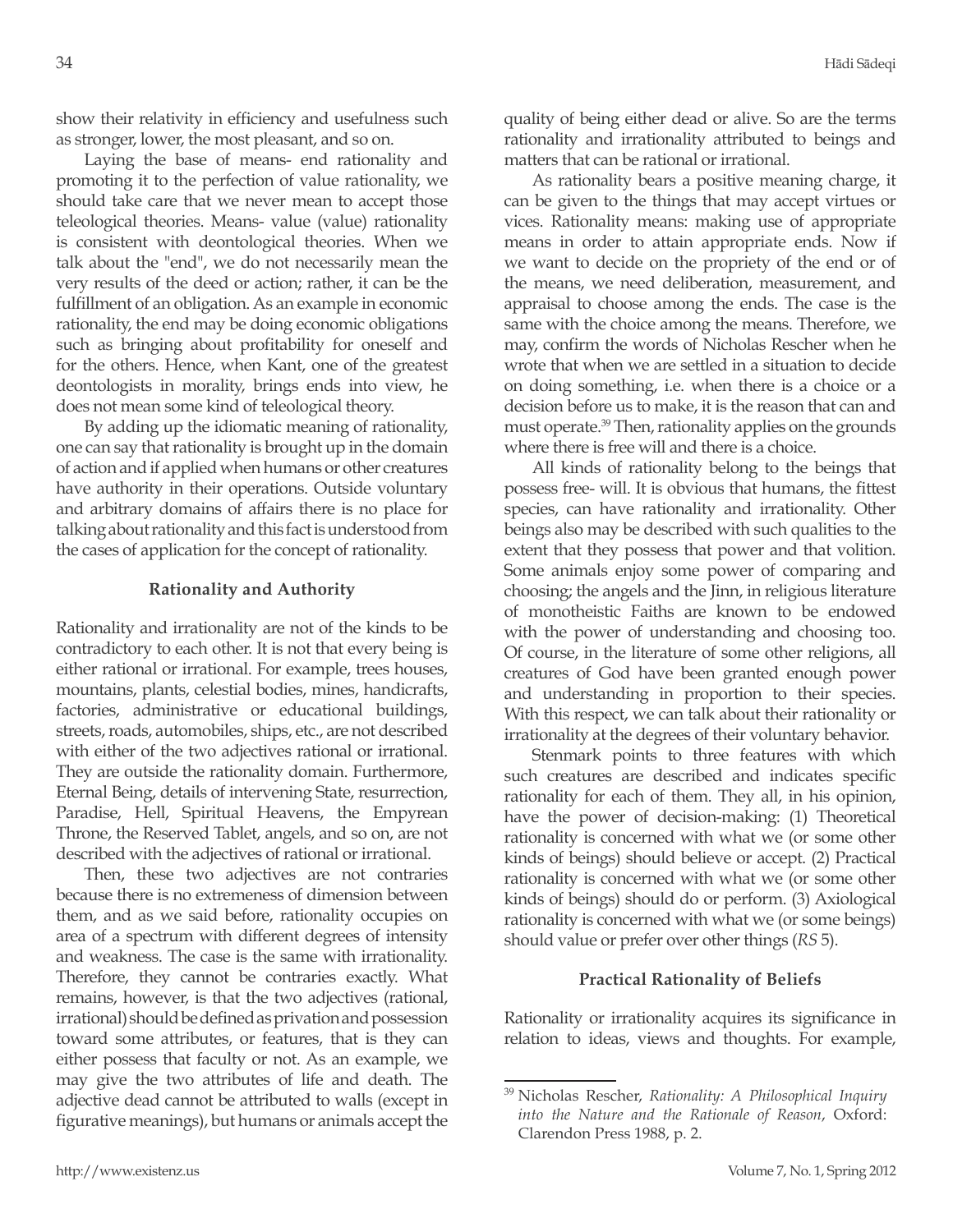we say Imam Ali (PBuH) had rational thoughts and ideas, but the thoughts and ideas of the Khawārij1 were irrational; $40$  the beliefs of the believers in God are rational, but the beliefs of those who believe in Satan are Irrational; the plans and programs of Imam Khomeini (his mind remain sacred!) for the Islamic Revolution of Iran, were rational but those of George W. Bush to cause changes in the maps of the world, especially in the Middle East, were mischievous and irrational; Iran's strategies confronting the United States are rational but the strategies of Taliban and *al-qā'eda* are irrational.41 The scale for something to be rational or not depends on the volubility of ends that have been chosen. It also depends on the efficiency and value of the instruments and means chosen to reach the ends. Some other things including propositions, statements, sentences, hypotheses, theories, assertions, etc., which are expressive of thoughts, ideas or imaginations of human beings, can be rational or irrational too.

All the above-mentioned facts can be either rational or irrational for the reason that an individual, a group or society is free to choose them. However, if some circumstances occurred in which these affairs became compulsory and not voluntary for them to do and they were imposed on the people in such a way that they did not have a choice or an option, then none of the affairs would be described as rational or irrational. Of course, we should note that in all the above cases the adjective "rational" could be ascribed to them even without considering determination or intention for them, on the condition that only the descriptive meaning is meant not the normative sense of rationality.

Summarizing the above discussion one can identify three things in the case of beliefs: preparations for believing, to believe, and the belief itself. There is no doubt that the preparations for believing are mostly at our disposal; there is rarely anyone to dispute it. However, there is some doubt about the act of believing to be voluntary. It seems that freewill plays a different part for different kinds of believing. As for a belief itself, when in the finalized form of a made product, volition no longer applies. In other words, after all preparations were made and the believing was set, we cannot take a decision any more unless we have made our mind to destroy the bases and disarrange the establishment. At the same time, we should also note that rationality of beliefs is not merely restricted to the above-mentioned criterion; rather, we need to consider the other specific criteria in the theoretical domain too. What I have said so far about the propriety of ends and appropriateness of means will be regarded as a common principle criterion for the rationality. Therefore, look for special subsidiary criteria in every domain for rationality to apply.

# **Subsidiary Criteria for Rationality of Beliefs**

The criteria for rationality are divided into two principal and subsidiary parts. The principal criteria are those looking over all kinds of actions, have generality of covering everything, and are expressive of general conditions for legitimacy of actions. However, subsidiary criteria of rationality reveal the conditions of specific actions. Stenmark performs such a separation and enumerates the subsidiary criteria for the rational acceptance of a collection of beliefs, theories, hypotheses, and the like, as follows:

- (1) It is logically consistent, that is, it avoids selfcontradiction (the principle of internal consistency)
- (2) It is consistent with other theories (the principle of external consistency)
- (3) It is coherent, that is, its components hang together (the principle of internal coherence)
- (4) It is coherent with other theories (the principle of external coherence)
- (5) It is less complex than rival theories (the principle of simplicity)
- (6) It makes possible the prediction of new phenomena (the principle of predictability)
- (7) It provides illuminating explanations of puzzling phenomena (the principle of explanatory power)
- (8) It is more comprehensive than other rival theories (the principle of scope)
- (9) It is easier to apply than its rivals [are], that is, in a given situation it is practically more useful (the principle of practical applicability), and so on.

It seems, however, that Stenmark has not expressed one important specific criterion in theoretical domain and this criterion is:

(10) It refers to the discovery of the truth (the principle of truth thinking)

The tenth principle was added because a primary end in theoretical issues is to discover truth; otherwise, we would not do anything at all. Any approach that

<sup>40</sup> A group who rebelled against Imam Ali (PBuh) and Muāwiyya at the time of wars and started heresy in Islam.

<sup>&</sup>lt;sup>41</sup> Two groups of terrorists who have always threatened the safety of the world.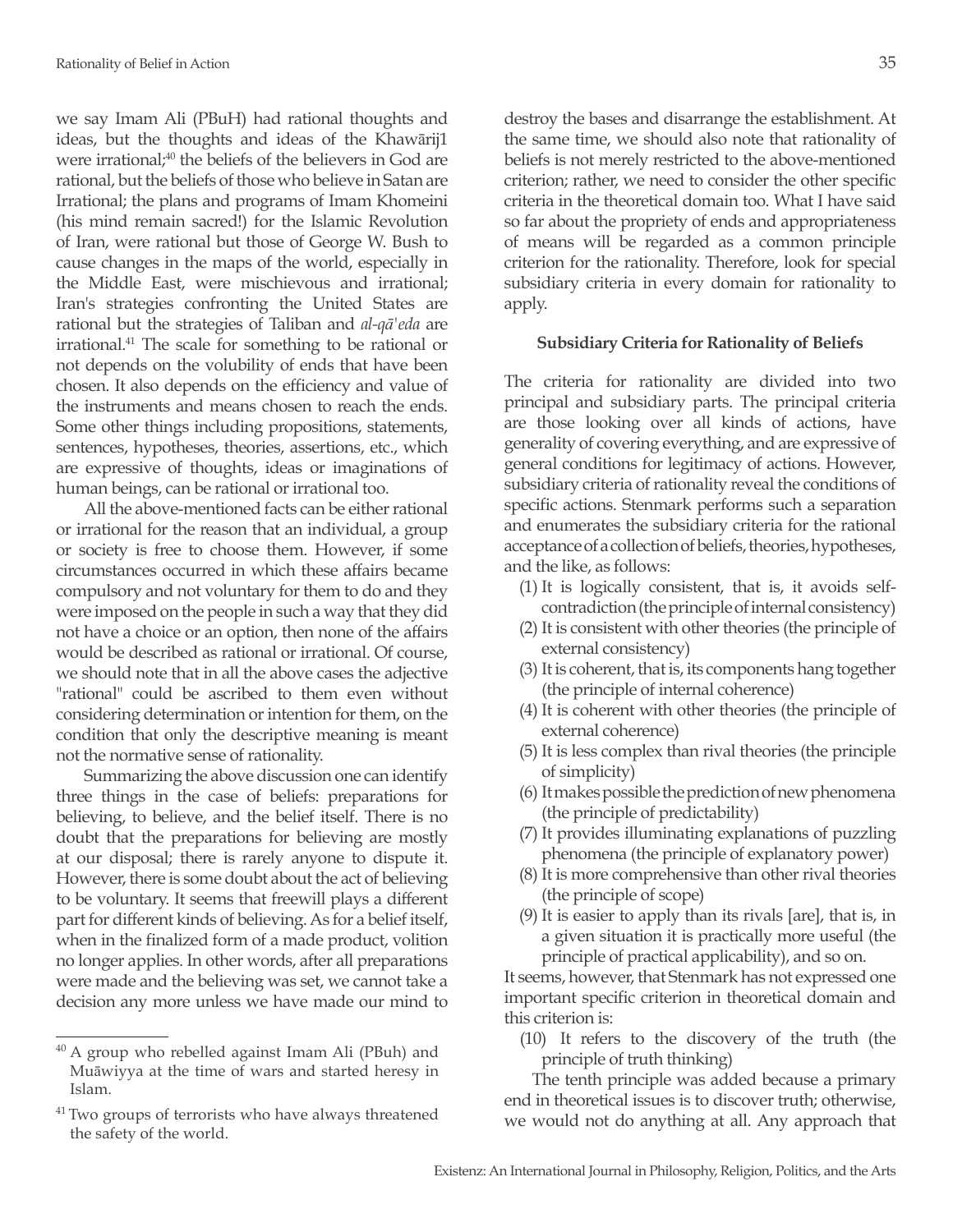ignored the discovery of the truth would deviate from theoretical rationality. This fact is actually the subcategory of the general principle of truth- centeredness that can be considered as one of the general standards for all kinds of rationality in the actions, thoughts and in all attitudes, so that it can make the action rational; or else, we may say that action has digressed from rational end; because an action is taken to be rational if it were truthful; otherwise, it would lose the principle of value.

In theoretical rationality we cannot merely think instrumentally; because if we only dealt with theories on the basis of their being practically efficient, we would digress from the truth and this would cause us to get involved in an improper mentality toward different facts to experience illusions or vain imaginations and become deluded, none of which would we desire nor demand. Thus, in preferring thoughts, ideas and theories, rationality requires us to pay more attention to their power of discovering the truth.

It may be argued that the truth will be discovered just from the same ways in which the above nine principles were introduced; all of them in fact lead to discovery of the truth. This idea is, of course, partly true; some of the principles are the same things that Stenmark has presented in agreement with the realist thinkers. However, in order to understand how to discover or approach the reality, there are other ways too. One of the ways is the conformity with the true intuition. Another way is the correspondence with the revelation (and this way is only open to those who believe in revelation, if the validity of the revelation has been confirmed through rational methods). Then, it seems to be worthwhile to consider the discovery of the truth itself, and in more accurate words, being focused on the discovery of the truth, as an independent criterion too.

# **Allāmah Tabātabāī and Rationality**

In the Islamic world, the question of rationality has not been raised under the above title. The question, however, has been discussed on other grounds with detailed valuable explanations about the answer. However, the place where rationality has been discussed on more than any other place is in the science of methods of religious jurisprudence. The science is, in fact, the epistemology of inference from religious texts, which is not, of course, restricted to recognition of the methods in hermeneutics or the principles of interpretation of the Qur'ān and traditions; it also includes methods of applying the power of reason and inference to be studied. We can also find a part of the discussion in some books written on the interpretation of the Qur'ān. Moreover, you may look up for a smaller part of the discussion over rationality in the science of Logic in the section of arguments.

This essay addresses some viewpoints of one of the great philosophers and contemporary commentators of the Qur'ān, Allāmah Tabātabāī, who has somehow dealt with this subject.<sup>42</sup> The scope for a complete discussion from the perspective of Allāmah Tabātabāī is widespread; therefore I will go only to one dimension of the subject, epistemology, and address the matters in proportion to the needs.

# *Truth and Authoritativeness*

The word "truth" is used with different meanings in different sciences. For Allāmah Tabātabāī, truth, in epistemology, is "a proposition which corresponds with reality." This is, of course, the most common meaning given to truth, but there are people who would not even agree on this meaning.<sup>43</sup>

According to the above meaning, truth becomes the description of propositions. Whenever it is talked about truth, it is meant a perception that corresponds with reality and when it is talked about reality, the purpose is the real world in itself irrespective of human perception. Confronting the truth is untruth or lie. It is said about perception that it does not conform to reality.<sup>44</sup> Allāmah

<sup>44</sup> Martyr Mutahhari, as the most important explicator of Allāmah's thoughts has expressed this very clearly.

<sup>42</sup> Sayyed Muhammad Hussayn Tabātabāii (1902–1981), the Iranian philosopher, jurist, and commentator of the Quran, was the master of many great men in seminaries and universities today, such as Martyr Mutahhari, Master Javādi, Master Mesbāh, Sayyed Hossayn Nasr, Henry Corbin, and Shāygān.

<sup>&</sup>lt;sup>43</sup> Theories of truth in epistemology show this fact. In the new epistemology, coherence theory of truth, pragmatic theory of truth, and performance theory of truth are presented at the side of correspondence theory of truth. However, the correspondence theory of truth has been dominant more than two thousand years and now enjoys having the most advocates. In this regard, all thinkers usually lay the base of truth upon its corresponding with reality. For further information, you can refer to entries for theories of truth in the Encyclopedia of Philosophy by Paul Edwards under such titles on these grounds.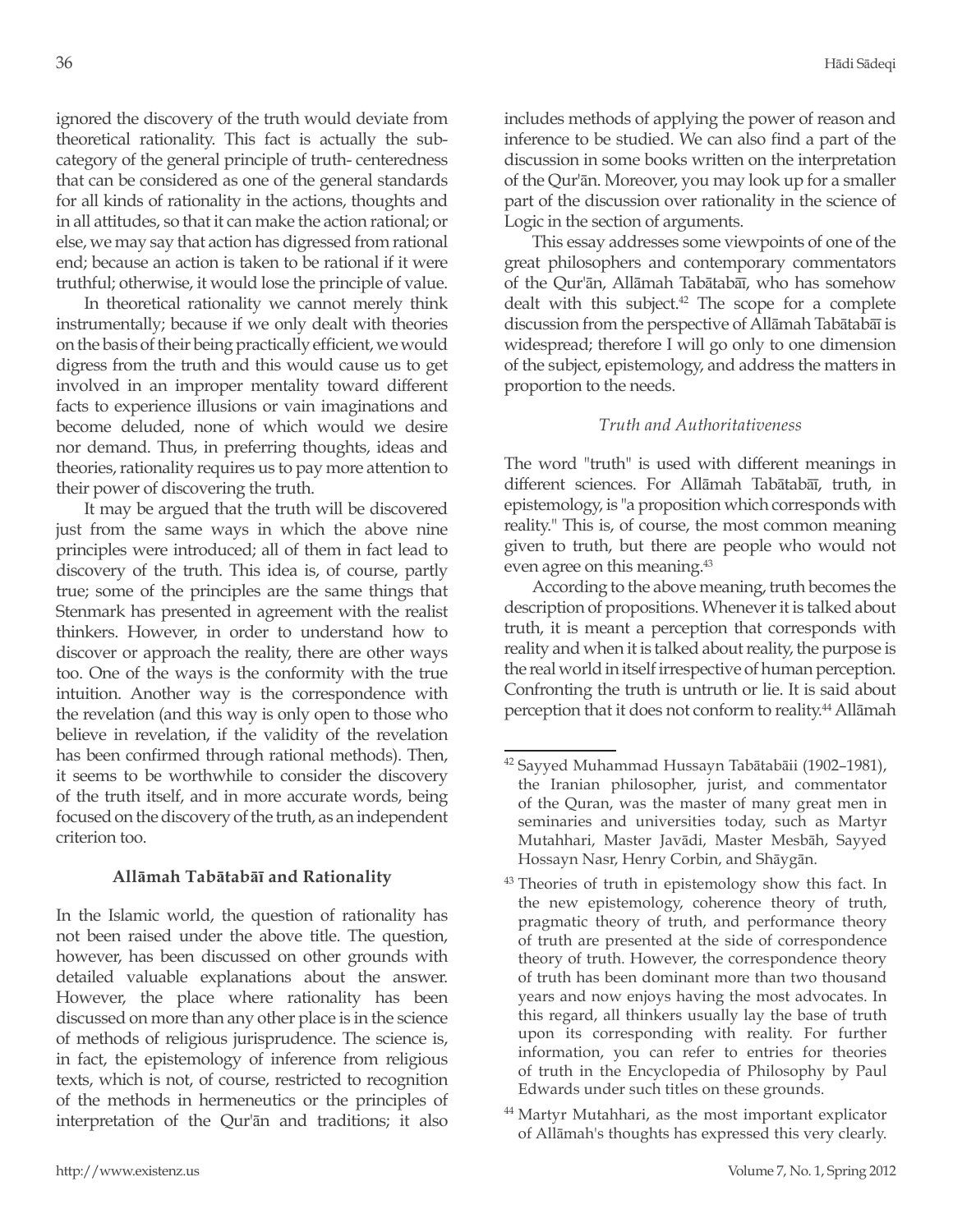Tabātabāī considers the goal of philosophy to be the distinguishing of real beings from imaginary or illusive ones with recognition of their causes; and he complies with "realism" to be the basis of his philosophy. The main characteristic of knowledge and perception, in his opinion, indicates "reality". Truthfulness is an attribute of what becomes known by our knowledge.

Allāmah Tabātabāī warns those who confuse two features of science: its indication and its authoritativeness. He says, "Whether we take 'authoritativeness' in the meaning: 'necessity of an action according to a reason which is authoritative,' or define it as an 'eliminator of apology,' or take it as a 'medium to affirm its affiliate,'45 it will be different from the act of indicating and discovering reality. Authoritativeness from his viewpoint, is fictional and mentally established, while discovering is real.46 Allāmah's precision in the matter is an accurate notice, which has been disregarded by some thinkers.

As indicated before, rationality is defined as making use of appropriate instruments in order to attain a well-chosen end. Identifying correct instruments and suitable ends is a matter pertaining to the power of reason. For this too, there are good methods that cause us to understand the accuracy of the results, which is the same appropriateness of the ends and means. Such ways and methods are the authoritativeness of reason.

Then, what is authoritativeness? In the science of Methodology of Jurisprudence, which is the most important science in the Islamic world related to epistemology, it is talked about authoritativeness of certainty and authoritativeness of supposition and probability, most parts of the discourse on the Methodology of Jurisprudence indicate centrality of

- <sup>45</sup> These, in addition to other commentaries on authoritativeness, have better been investigated in the science of methodology of jurisprudence.
- <sup>46</sup> From now on when I use the word "fiction" or its derivatives like "fictional," I do not mean story or false things. Instead, I refer to mentally established (or mentally posited) concepts that are not real but related to the reality by a kind of similarity or a claim, and related to voluntary actions. Allāmah's view about fictional concepts will be explained anon. See Sayyed Mohammad Hussayn Tabatabaii, *Hashiah al-Kifayah*, Qom: Bonyad fekri 'allamah Tabatbaii, Vol. 2, pp. 179-80. [Henceforth cited as *HK*].

these authoritativeness. The purport of authoritativeness is to authenticate or to excuse (*munajjez* and *mu'azzer*).47 These two features are like the two sides of a coin; together in a coin but not settled on the ground of the same time. Either of the two sides is potentially present while one of them is visible. So are the two features of the authoritativeness: one part of it is argumentation and reasoning but the other is not reasoning, like intuition. Either it has been able to discover the reality or not. If it has, we can call the authoritativeness authenticating (i.e., affirming and establishing a fact), but if it has not, we can call it excusing.

When authoritativeness used in the first positive sense, it renders the doer's result indispensible and certain, and there remains no excuse for the opponent to stand against it and if the opponent stands against the order, this person deserves punishment. The deceased Ayatollāh Sadr48 in his book, *Durus Fi Elm al-Usool* (*Lessons in the Science of Methods*) considers the certainty of the authoritativeness as a right for the Lord to be obeyed in certain, suppositional and probable duties. In his opinion, the issue of authentication is for the duty to be clear even if the clarification is probable unless there is a kind of security and permission from the Lord's side denoting this opposition to the probable or suppositional duty. Of course, about the definite discovery of the duty, it is not significant that the Lord gives permission for the opposition. On this basis, they say it is not reasonable to negate the authentication of certainty, and its excusability.49 As for the authoritativeness being excusing, although the result may be against the reality, the doer is excused about it and will not be called to account or blamed.

From the above discussion, we can understand the relation between rationality and truth. Rationality of a belief has no necessary accompaniment with its being right or wrong- Rational belief can be right or wrong; in the same way, the true belief can be rational or irrational. When the coin of rationality authoritativeness is tossed, it may settle on the side of authenticating or on the side of cussing. Authentication is the positive

See Sayyed Mohammad Hussayn Tabatabaii, *Osoul Falsafeh wa Rawesh Realism*, Qom: Moassesah an-Nash al-Islami, pp. 102-4. [Henceforth cited as *OFR*].

 $47$  Both features are implied from definitions given by Allāmah.

<sup>48</sup> Ayatollāh, Muhammad Bāqir Sadr (1934–1980), the jurist and contemporary master in the science of Methods, was martyred by Saddām.

<sup>49</sup> Sayyed Mohammad Baqir as-Sadr, *Dorous fi Ilm al-Usoul*, Beirut: Dar al-Ketab al-Lobnani & Maktabat al-Madrasah, 1406 q, pp. 33-6. [Henceforth cited as *DIU*].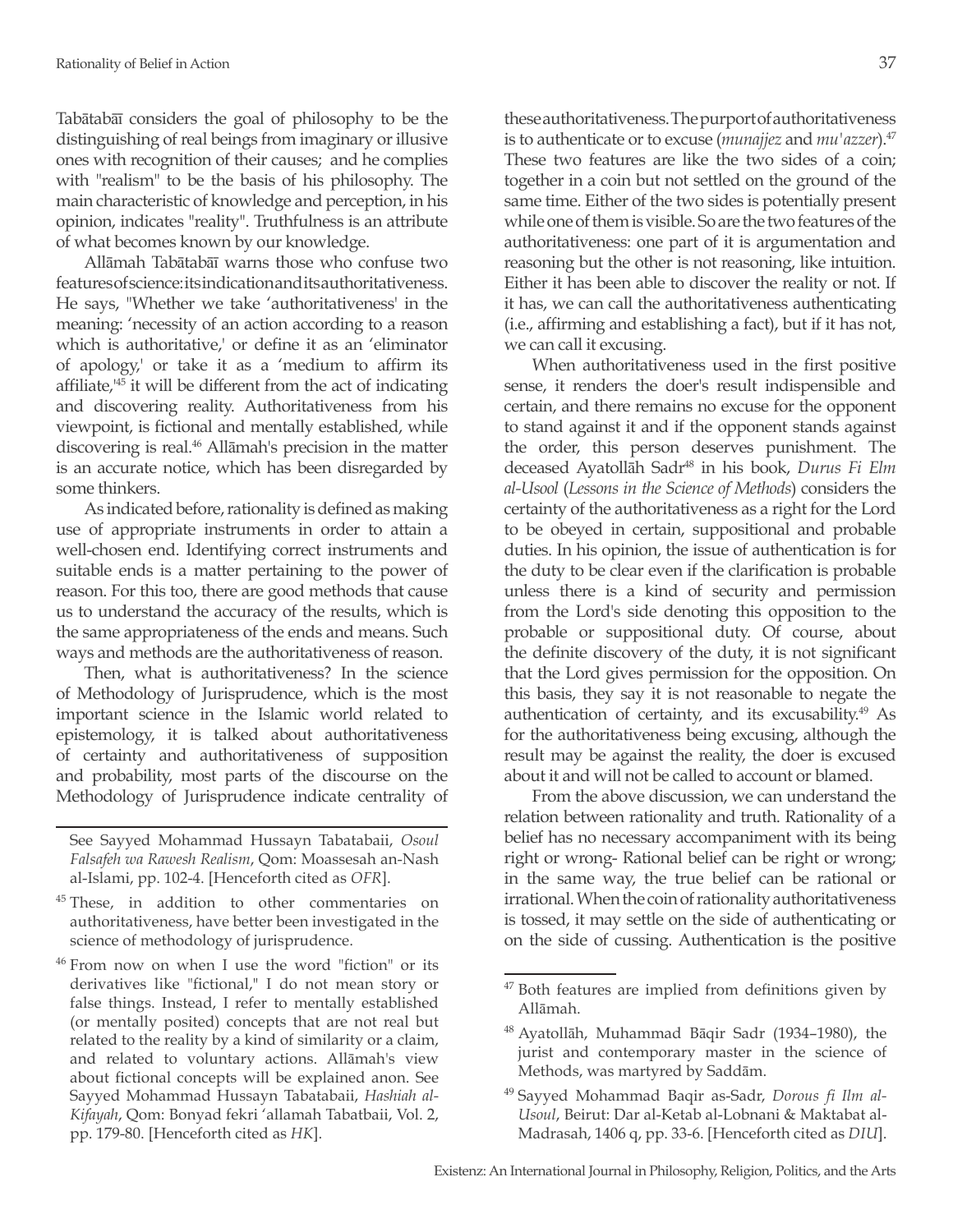side of authoritativeness, which affirms the reality and truth attaching with it; Excusing is the negative side of authoritativeness, which removes the obligation that the doer, in spite of his struggles to attain it, has not been able to get informed of it; and this is where no truth is accompanied with it.

Some thinkers believe that we cannot realize rationality without the truth. If our object of knowledge or the reliable supposition is not real, we cannot consider it as rational. It seems that their intention is that in the case of rationality, the object of knowledge or reliable supposition must be in conformity with the reason. On their view, the correspondence with the reason signifies the reality of the object, because the reason does not make an error; but as we said before, this definition of rationality, even if true, is out of our discussion here. Our issue is the rationality of the act of acceptance and belief making in us, not the conformation or nonconformation of object with the reason. We must have authoritativeness for every voluntary action, including our acceptance of beliefs, whether they correspond with the reality or not. The deceased Martyr Sadr specifies that authoritativeness of certainty, in its meaning of authenticating and excusing, is not conditioned to its correspondence with reality (*DIU* 40). Imam Khomeini (may his soul remain sacred!) too,<sup>50</sup> considers authoritativeness of certainty neither inherent nor real because of its way of discovery; rather, he takes it as a rational judgment that has been fictionalized (mentally posited) for certainty.<sup>51</sup> However, it makes a difference on different grounds for whom and toward what there are authentication, indispensability of obligation and excusableness of the doer. In mathematics and logic, authenticating and excusing are toward the mere reason, in experimental sciences, they are toward experiential reason and in religious injunctions, they are in front of God, and so on.

In every action we perform, we need authoritativeness so that we may not be blameworthy toward individual reason, toward collective reason, in front of people and ourselves, before God, etc. and be entitled to act and practice and fulfill our obligations. Thus, we can say that rationality is having authoritativeness. Rationality can be sought in its value, to give us the right of acting, and after acting, to excuse us from probable errors that we may make and remove possible blamed from us. Rationality causes us to serve God better and removes probable punishments, in the case of making mistakes.

# *Practical Rationality from the Viewpoint of Allāmah Tabātabāī*

Like many other thinkers, Allāmah Tabātabāī's perspective in practical rationality is that we should deliberate over the relation between ends and means. He considers the necessity of end and the existence of benefit in actions as general fictions (*OFR* 328). In his explanation of this matter, Martyr Mutahhari too, considers the necessity of a relation between ends and means. He assumes this because of expedience and purpose. He refers to the validity or nullification of fictions as the only rational scale (*OFR* 293). These two thinkers have not explained more than this around the subject, but we can deduce the necessity of efficiently and applicability of means from all of the things they have said in order to attain the ends and the values of such thoughts. This seems to be the same means– value–rationality, to which Stenmark has referred as holistic rationality.

*Voluntary Acts and Awareness*. In the opinion of Allāmah Tabātabāī, all animals, including human beings, have to satisfy a part of their needs, which are met for plants naturally, with the intermediary and direction of desires, enjoyment, volition, and thoughts. These affairs are, in fact, like tools and instruments that animal nature applies in order to accomplish the processes of the life. On this basis, an animal needs a series of voluntary activities to enable it to keep living and surviving. On the other hand, voluntary actions are done by thinking, so they have not concealed from the animal's intelligence; that is, the animal is aware of all physical functions performed by means of its volition and decision. As every voluntary action is performed for a specific end, the animal must be conscious of the ultimate result of its actions. From this, we can conclude that an animal is aware of both the acts done with the intervention of its thought and of the results gained from them. Moreover, since the animal's action is done with the stimulation of its nature dealing with external materials in which it must make some alterations, it has also to recognize and distinguish the materials of its actions. Beyond all

<sup>50</sup> Ayatollāh Ruhollāh al-Musawi al-Khomeini (1902– 1989), the great jurist, scholar in Islamic methodology, philosopher and Gnostic, who established the Islamic Republic of Iran.

<sup>51</sup> Ja'far Sobhani, *Tahzib al-Usoul*, Qom: Ismaiilian, 13816 sh, Vol. 2, p. 298.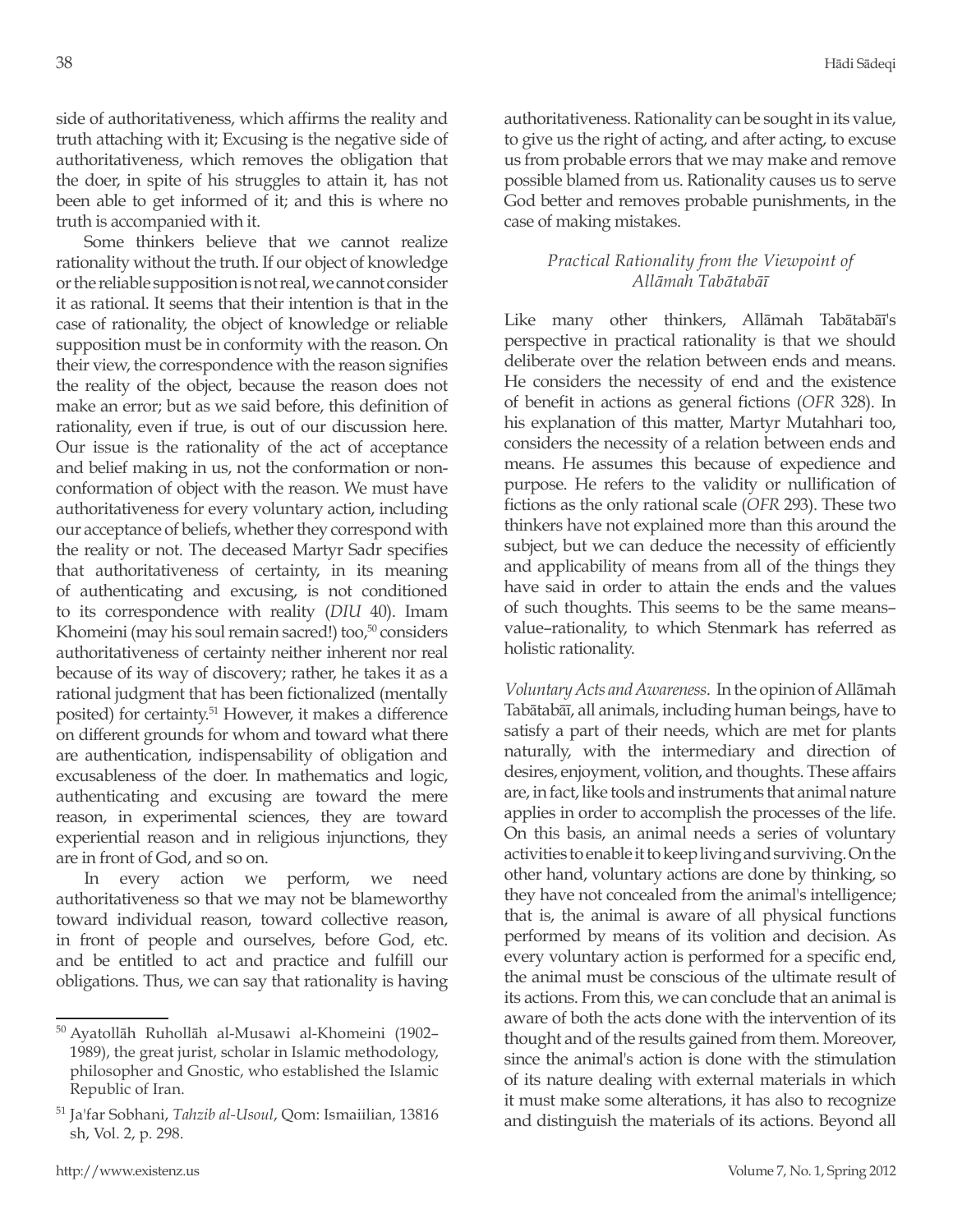of these, it must be familiar with the methods which can better let the animal achieve its end by interfering and possessing the materials; because in some actions, there must be performed some exact and complicated changes that are necessary. Then, awareness of the special quality of the act and the animal's practical skill has always been taken into account. All these processes are much more complicated in human beings that are considered the most intelligent of animals (*OFR* 302-3).

In explaining Allāmah's view, Martyr Mutahhari states the following:

In addition to the above ideas and thoughts that no voluntary action will be realized without them (according to the sixth article of the book *Usool-e Phalsapheh va Ravesh-e Realism* [*The Principles of Philosophy and the Method of Realism*] named Edrākāt-e E'tebāri [*Mentally Established Perceptions*]), a number of fictional thoughts are also at work, which are necessary at the start of a voluntary action. According to this, every volitional act, originating from an animal is precedented by a series of real thoughts and a series of fictional thoughts. [*OFR* 303]

*Voluntary Actions and Desire*. From the viewpoint of Allāmah Tabātabāii, every voluntary action done by an animal is originated from a desire and the end that is primarily meant by the animal to satisfy its desire. For example, a child first needs food and then an inclination mixed with excitement and enjoyment is felt inside the child, which we call hunger. This immediate excitement originates from the desire for food and the search that he/she makes to get the food is for the satisfaction of this desire, which we may call eating one's fill.

If in some cases, we seem to act unlike our desire, it is due to a stronger desire surely hidden in us, which is the very source of our action. For example, when we start acting generously contrary to our selfish desires, we feel and know that we have done something against our desire. Of course, the point is correct; we have acted against one or two desires, but we must know at the same time that there are other stronger desires in us that have become sources for our decision. One of such desires is called altruism opposite of egoism, which has overcome other selfish intentions and let them become the source of the good deed. If there were not such a desire, it would be impossible that our volition could be instigated to lead to an action (*OFR* 305).

*Fictions*. Up to now, I have used the word fiction in the explanation of Allāmah's views. Now, it is time to elaborated on the concept and to clarify it. The word fiction (*e'tebār*) and its derivatives are used in various meanings in philosophy. The two meanings used by Allāmah are: (1) the concept that has no object out of mind to stand for it, which is almost opposite essence. This is the most common sense used in general. (2) Something which is necessary for a human or for an animal's active power or force. This sense has been used in a more specific way that we may call pragmatic mentally established (*OFR* 303).

In this case, a mentally established (*e'tebāri*) concept is a concept that is not actual but it has something similar to it outside. This is exactly like a metaphor. When we speak of figurative meaning, we liken the thing to a feature in an actual one. For example, we say, "Hasan is a lion," because of his bravery, which is the point of similarity. Otherwise, we know that he is not a fierce lion. Here, a mental establishment has been taken. Thus, calling Hasan a lion is fictionally not really; and this is the way the word has been used in the sixth article of the book *Principles of Philosophy and Method of Realism*. Allāmah Tabātabāī gives more explanations about fictional concepts and expresses their specialties in some definitions as follows:

- (1) These meanings are illusionary without any realization out of the mind. When we call a person "lion," we know he is not really a lion out there; but he is only imagined this way in the mind.
- (2) The new application for lion might be removed with a change in our mental state and feeling and turn into other applications like a mouse (if his action were cowardly) or into other things.
- (3) Each of the illusionary meanings is based on a fact; in other words, it can be regarded as a copy of that fact.
- (4) Such illusionary meanings, although unreal, have real effects and are not futile. (*OFR* 281-9).

Therefore, as stated before, fictional thoughts may be found in any voluntary action and are like the above example. Now, we should see why we need such fictional thoughts and how they enter the domain of our action. Here, I will mention some steps they take to come into use:

- (1) It is the ends or purposes of humans (or other animals that do voluntary and conscious acts) that make them move and go forward.
- (2) As we do our actions by thinking and perceiving, we must have an idea about our work and its object, (the materials on which the work is performed) and about the relationship between our ends and means too.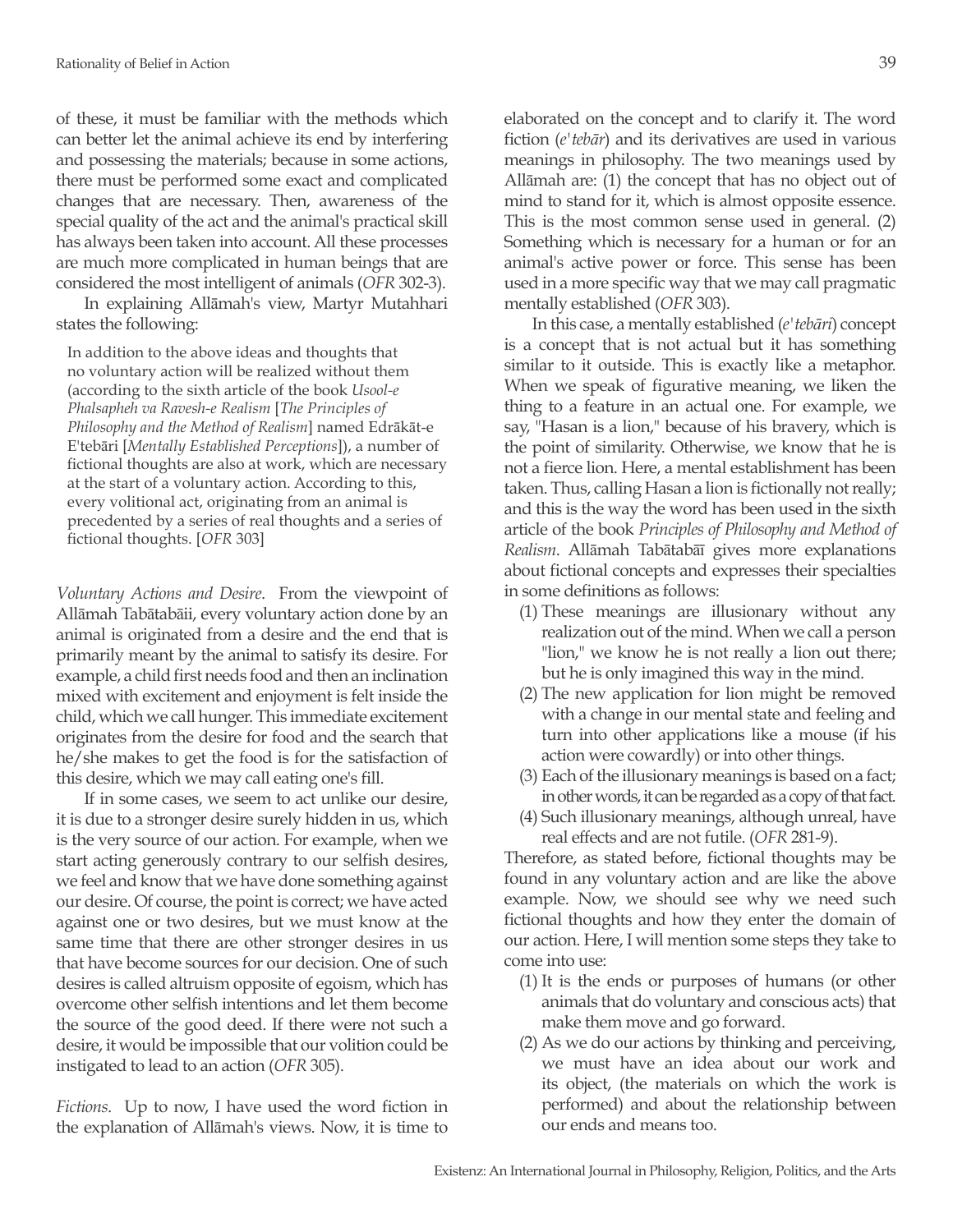- (3) Active forces in us produce internal feelings.
- (4) Then, we give the way of our perceiving- feeling to the action, to the matter, and to ourselves. An example is the appetite for food, which is formed in the mind by the names of volition, the wanted and the person who wants it, which manifest themselves as action, matter, and man.
- (5) There is a "must" present in the situation, which operates as a relation between the practical faculty and its effect in such a way that we proceed to the things in front of us when we are hungry. Some of them we find edible but some others inedible. Then we say, "We should eat this, but we shouldn't eat that." Thus, this relation of obligation, which exists between the practical faculty and its direct outside influence, is real.
- (6) However, the process is not finished here. We put the same relation between the practical faculty and the perceptual image, which we had at the time of realization of the effect and activity of the faculty. As an example, while hungry, we think of eating enough, and then put the relation of necessity between ourselves and the internal feeling of eating enough, or the enjoyment gained from eating enough, and demand the state which is felt from it. Such relation is not real; it is fictional, which we show it by the word "should" or "must."
- (7) With the operation of our practical faculty a great number of these "should/must" relations are put in their non- real cases and all the means for reaching the end (here, eating enough) are found to be felt necessary; whereas, they are not, in fact, necessary. Now, in our example of food, although we have set the object of should to be eating enough, it won't take place without letting the food go down the throat for swallowing, and swallowing won't be done without chewing the food, and chewing won't be done without putting it into the mouth, without picking it up, without approaching the food and so on, we attribute to all of them the adjective "necessary." On this basis, the fictional necessity is present in everything as the first fiction.
- (8) As all pieces of work have been fulfilled referring to one end, we give all of them the term "unity and oneness" and think of all as one job. (*OFR* 302-16).
- (9) The knowledge that causes humans and other animal's actions to become perfect immediately and directly is fictional knowledge not real knowledge; because fictional knowledge are as connectors between humans and their actual

movements, not real knowledge, although real knowledge is necessary and there is no fiction without reality (*OFR* 344-5).

Thus, from Allāmah's point of view, practical rationality is tightly connected with the concept of necessity. It mostly refers to the duty of practical faculty not to the preference or worthiness. This idea is worth thinking. As we said before, in the discussion on rationality, we cannot make use of only the concept of necessity to explain rationality; rather, it is necessary to consider a spectrum on one side of which we put the concept of necessity, on the other side, the concept unlawfulness, and in the middle, preferences of positive to negative and equalness. The five precepts in the religion of Islam are, in fact, expressive of the same practical rationality in which all the people believe, regardless of every religion, faith or school. It is not reasonable to make the judgments of practical reason restricted only to one of the five saying, "Every action issued from a doer if with the belief in "necessity" (*OFR* 316). This issue becomes clearer when we go to see different acts of humans in order to notice many of them happen due to their habits, because of ignorance or nervousness, as a result of mistakes and negligence, indifference, nonchalance, or lack of preference on one side, the choice of another without priority and the like.

Allāmah Tabātabāī in answering to these issues considers the fiction of the five precepts (necessary, recommended, permissible, abominable, and unlawful) much more recent than fiction of common necessity that exists in all actions. There is lot of things worth discussing around this issue, and the deceased Ayatollāh Mutahhari, the explicator of this book seems not to be in agreement with the deceased Allāmah, because he has left the point unsaid, to show respect for his master. However, some others have expressed the difficulty questioning this general fiction of necessity in all actions. His holiness Sheikh Sādiq Lārījāni, in his rejecting the opinion says, firstly, we do not find such a fiction in ourselves; secondly, there is no need to it, and the volition by itself is sufficient to do the work. Thus, we do not need the necessity fiction as a supplement for volition; thirdly, such a fiction is futile and useless, since it is not significant for anyone to make up fiction for oneself. If someone else, with priority of position makes up such an order, it is significant but no one might have such a superior rank for oneself.<sup>52</sup>

<sup>52</sup> Sadeq Larijani, "Ilzamat 'aqli wa Akhlaqi" in *Pajhooheshhaye Osouli*, Vol. 6, No. 2, 1382 sh, pp. 21- 5.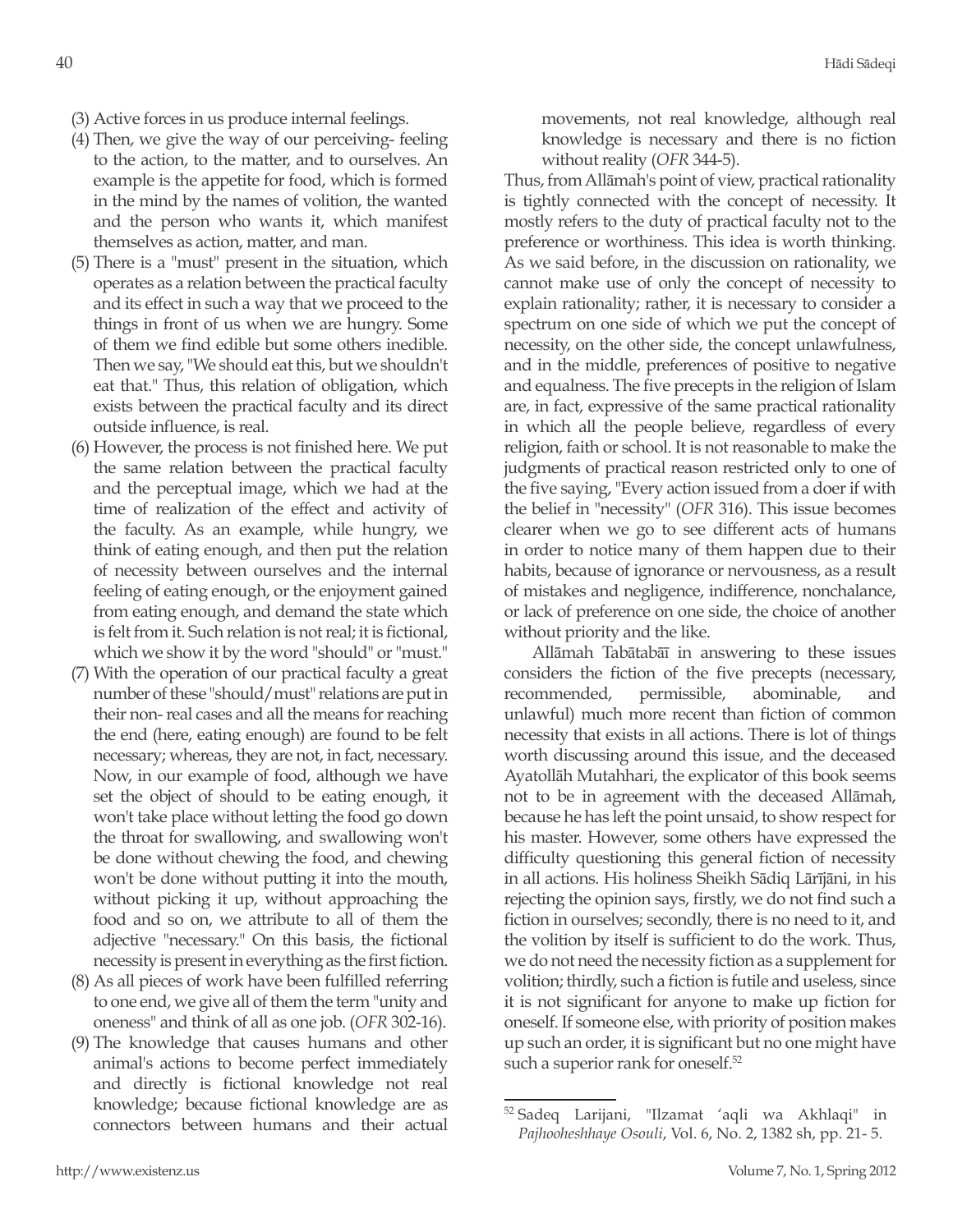# **Theoretical Rationality in Allāmah Tabātabāī**

With regard to what we said in theoretical rationality, we should see the perspective of Allāmah about choosing the end and means. Furthermore, we should see whether he mentions another standard as the principal criterion for rationality or beings here the same specific criteria in theoretical domain. Allāmah Tabātabāī expresses the principal fiction perceptions under the title The Principle of Following Knowledge in the same article and then explains underneath the conditions of theoretical rationality. In Allāmah's view, the discussion over rationality in the domain of knowledge and science begins from Pragmatic Situation, because we, in our field of activity deal with the fact outside our mind and we are in demand of that. Everything we do, such as sitting, standing, talking, hearing, sleeping, waking, seeing, smell, drinking or eating are all voluntary activities consciously chosen. We deal with the affairs that are outside our mind to which we want to get. We want to go away from illusive affairs, because we like to act in terms of our realistic nature.<sup>53</sup> Then we inevitably find a way to become related with reality. The best thing we find is knowledge. For this reason, we fictionalize the knowledge as reality"; that is, the perceptive form outside our mind to be called "reality" and then consider the external effects taken from that knowledge and understanding as real (*OFR* 324-5).

Among various perceptive states, such as knowledge, supposition, doubt, and illusion, we deem only knowledge as valid and fictitious; because it is only knowledge that can connect us with the outside world, with perfect confidence. The other states of perception, because of their in stability and double- sidedness, cannot provide us with a strong and reliable ground for connection to outside. In other words, it is only knowledge that has authority of taking up the place of reality for us and nothing else. The other states of perception do not have such an authority; because that firmness and strength which exists in reality, is only found in the knowledge and not in doubt, supposition or illusion (Ibid: 325). Allāmah Tabātabāī, in his discourse on the Methodology of Jurisprudence, has also dealt with this subject saying that authoritativeness and necessity of acting according to the knowledge and accepting it is a rational affair without having any doubt in it. Humans fictionalize the knowledge and settle it in the position of

# reality (*HK* 178-9). In summary, Allāmah says:

Then, we should judge that humans and every other living being could never dispense with fictionalizing knowledge opposite doubt and hesitation. They will fictionalize knowledge based on instinctive emergency, that is, they will take perceptual image as the very reality in the outside world. (Fiction of reality of knowledge, according to this article but of certainty, in terms of the Methodology of Jurisprudence). [*OFR* 325]

Fictionalizing of reality of knowledge signifies considering it as authoritative, giving it rationality of belief and practicing in accordance with it. Then we may say that the main indicator for authoritativeness of science is being directed toward reality, which means the same referring to discovering reality (the principle of truth thinking), which we talked about among the criteria for rationality of belief. How can we become assured of discovering reality?

On the basis of Aristotelian logic, which Allāmah also complies with, the first four criteria of Stenmark (the principles of internal consistency, external consistency, internal coherence and external coherence) are considered as the essential conditions for rationality of belief; because, as everybody knows well, the principle of contradiction and the necessity of bringing proof are among the firm bases of this logic for arguing and controversy.

As for the fifth principle (the principle of simplicity), Allāmah fictionalizes the principle of "choosing the lighter and the easier," which implies the principle of simplicity too (Ibid: 318). But about the ninth principle (the principle of practical applicability), finally at the end, under the topic a conclusion to all talks and discussions he brings up other fictions including the fiction of usefulness and end in action, which is a more common state of expressing the same principle of practical applicability.

As for the other three principles left, we did not find an explicit expression of his, but we can guess that Allāmah accepted these three principles; since they are reasonable principles and he has accepted the reasonable principles everywhere. It is true that fictionalizing of reality of knowledge of the principle of usefulness and end in action and of the principle of choosing the lighter and easier has followed the same rational principle.

Most of all is that Allāmah considers the authoritativeness of method of rational beings as inherent in it, in such a way that we cannot act against it (*HK* 206-7). As for those three principles being

<sup>53</sup> He explains this in the second and the third articles of his book in detail.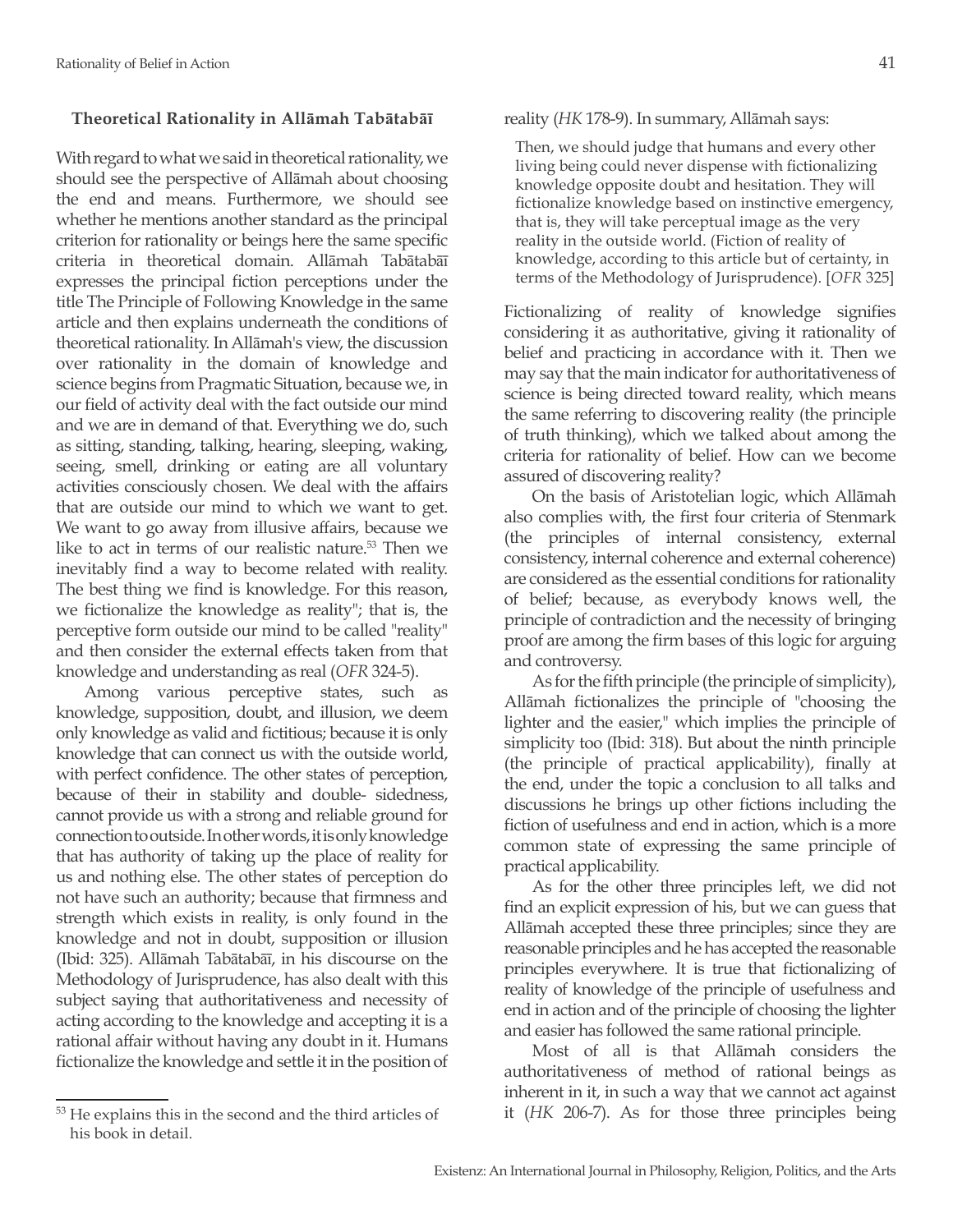reasonable (principle of predictability, principle of explanatory power and principle of scope) we should say that what is reasonably expected from scientific theories is that they should be able to meet the expedients of the principles. If a scientific theory does not have the capabilities of explaining and predicting the phenomena, this theory will be, from the viewpoint of the wise, useless and non- scientific. Therefore, as a result, it can be said that Allāmah Tabātabāī's view on rationality of belief is very close to that of Stenmark and there is no essential difference between them.

## **Certainty and Supposition**

After these reflections about argumentation of knowledge from the viewpoint of Allāmah Tabātabāī it is now time to address his understanding of knowledge. Are all kinds of knowledge involved in his epistemic rule by which belief and action can be argued about knowledge, or is it that only some of them are included in the rule?

From Allāmah Tabātabāī's viewpoint, the knowledge has divided in accordance with the amount of certainty and confidence that belong to it. Of course, we may divide the knowledge based on other qualities. However, what causes this difference is only the same characteristic. The primary principle is that we are looking for reality and so, we want to find a reliable way to let us attain reality; now, it is here that we set the knowledge in the place of reality and apply the rule of "being real" to it. What proves fiction of knowledge is the amount of its directing toward reality and nothing else. With regard to this fact, knowledge whether rational or traditional, whether empirical or historical, does not make any difference from that way. The difference is in the scale of realism of knowledge.

Based on the above quality, knowledge is divided into two kinds. In the case of certain knowledge, the circumstance is clear and the wise believe that certain knowledge settles in the place of reality. In other words, humans are created to intrinsically act by knowledge. Even if someone says to another, "If my order received to you in a scientific manner, do not accept it", whether he obeys the order or not, he has acted scientifically. Because if he obeys the order, he has acted according to the knowledge arisen from the order, and if he does not obey the order, still he has acted based on the knowledge conveyed to him. Then he has acted scientifically in either way (*HK* 206-7).

However, suppositional knowledge is somehow

doubtful. In the opinion of Allāmah, humans with regard to the principle of choosing the "lighter and easier" practically reject everything that is not important. We apply this method of choosing in hundreds of cases every day. One of such cases is suppositional perception. If our guess has more probability on one side, the other side will become unimportant; so, it will not be preferred. Strong supposition is taken the same position as certainty and is given the name of "knowledge" It may be called "reliable supposition" which is the circuit for humans actions, and it is one of the general fictions (*OFR* 326).

Allāmah gives an example for this and says that if they ask us how we know about something: we answer, "Mr. so and so told us." We take the words of another person as the reason for our knowledge about that event. Both the other people and we consider the news as knowledge.<sup>54</sup> In other words, the wise take some news that does not bring certainty, but has the conditions of creating confidence as knowledge. The wise thinkers do not pay attention to the opposite, less important side of the news and give it up (*HK* 191-2).

Allāmah Tabātabāī even goes further and says that authoritativeness of action according to the reliable supposition is put at the side of authoritativeness of certainty widthwise not lengthwise and those who put it lengthwise are wrong; because it seems as if they, with the abolishment of the less probable opposite side, first take reliable supposition as directional certainty, then they set it in the place of reality, which is wrong; because, we do not act about supposition with a twostage method. Rather, we abolish the probability of the opposite side from the beginning just as we did with the certainty (*HK* 186-7). Therefore, summing up this part, we should say:

To the wise, authoritativeness is just for the knowledge and dos not transmit to other things. However, to them knowledge is not restricted to dogmatic beliefs to which there is no probability of the opposite. Instead, every authentic acceptance that the wise do not give heed to as the probability of its opposite is considered as authoritative to them. One of such cases is the single news when we are confident about it (HK 210).

### **Conclusion**

<sup>54</sup> In order to accept a piece of news as true, it is, of course, necessary for the reporter to have authenticity and reliability, which are assumed to exist here.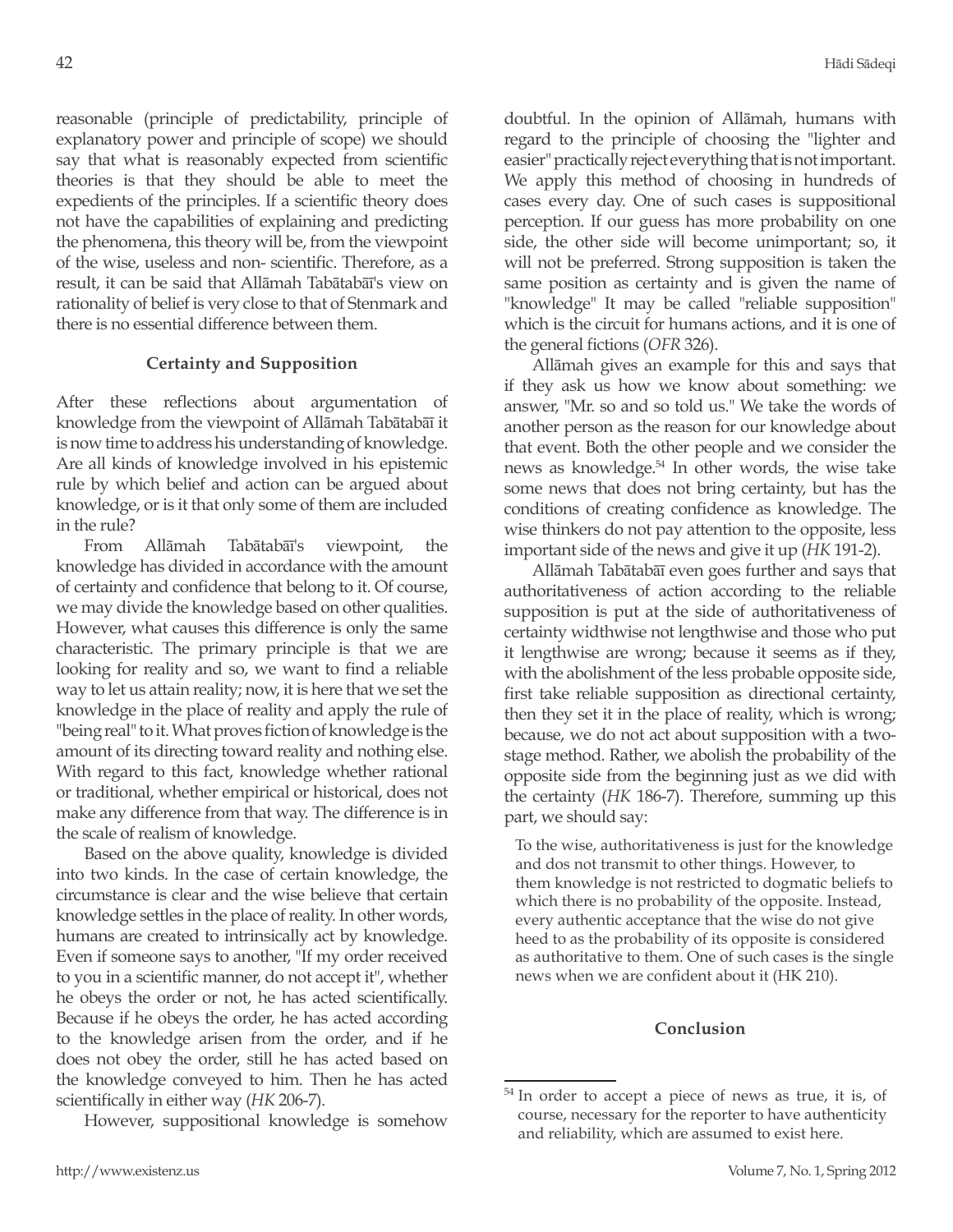In an adding up of what we have said so far, we can say that from Allāmah Tabātabāī's view rationality, in general, is related to the domain of action. If it is used about theoretical issues, it may take the meaning of having authoritativeness on the acceptance of a view; that is, humans, in order to make a belief, must have authoritativeness so that they can do a rational action. Therefore, in the field of theoretical rationality too, they must obtain both the common criteria of practical rationality and the specific criteria of the belief domain.

Rationality is not attached to truth or reality, but it is inclined toward it; that is, when the belief- making has the authoritativeness in order to discover the reality, we set our knowledge and reliable supposition in its place. There is, of course, the possibility for an error or errors: An action may be rational but turns out to be erroneous. Although rationality is generally concerned to actions, limitations of human action too will transmit to it. As an example, we should point to limitations of individual abilities and differences in them, which cause a kind of relativity in rationality. Allāmah Tabātabāī considers this fact as a rational affair, which has emphasized on it in the religious laws. In the commentary of the following Qur'ānic verse: "Allah charges no one beyond its capacity, for it is only that, which it has earned and against it, and that which it has deserved."<sup>55</sup>

He says the capacity is the same potentiality and ability of the individuals. They cannot bear obligations that are beyond their capacity. Duties or obligations in excess to their abilities cannot be obeyed. This fact is found both in the divine traditions and in the life policy of the wise. With respect to this, the rationality of individuals in their actions, including theoretical actions and the matters concerning the power of understanding will differ in proportion to their capacities. Accordingly, we cannot expect different people to have the same amount of Faith and to believe in what is beyond their perception.56

### **Reply to Charles E. Butterworth (pp. 65-69)**

First I should express my gratitude to Prof. Butterworth for his trouble in studying and making a review of the presented papers at KJSNA panel. A philosophical and critical view by a professor from another culture of an Iranian body of thoughts can open new horizons to the discussion. Islamic culture has taught us that "Receive wisdom from anybody who offers it to you. Look at what one said, not at who said it," based on this bright saying of Imam Ali, peace be upon him, to find a word of wisdom one should cross the historical, geographical, and cultural borders; because science and knowledge does not know any border. So we try to make the best use of the critical views.

I deal with critiques from two perspectives: methodology and content analysis. First, I should state that the process used by Professor Butterworth in summarizing five articles (which amount to one hundred pages) into six pages is somehow wonderful. This process required substantial summarization and one couldn't expect a detailed analysis of all nuances. The compressed summary might have also led to some topical organization that didn't recognize how the scope of the essays went beyond the stated theme for the conference. From the alleged six common assumptions or presuppositions I disagree with at least some of them. For example, Professor Butterworth states, "Being has a divine origin, and information about it is to be derived solely from the Quran and hadith."

While I accept the first part of this sentence, namely that being has a divine origin (albeit not by mere blandly imitation but through rational arguments), I disagree with the use of "solely" its second part. Reason is prior to the Quran and hadith. Contrary to Christian faith, Islam considers reason prior to faith that is why, Islamic theology is rationalistic. That God whom reason cannot recognize, has no room in our culture. This is accepted by most of Islamic denominations, but Shia holds it more strongly earnestly than they do. Many hadith books such as Bihâr al- Anwâr and al- Kâfi, which are the most important Shiite hadith books, begin their books with a chapter titled "Reason" and/or "Knowledge." Of course, reason itself has some shortages or deficiencies. That is why we are in need of revelation and words of Infallibles (the Prophet or Imams). I have pointed to other sources in my paper after mentioning the basic and derivative criteria of rationality, which I agree in most part of it with Mikael Stenmark,

However, in order to understand how to discover or approach the reality, there are other ways too. One of the ways is the conformity with the true intuition. Another way is the correspondence with the revelation (and this way is only open to those who believe in revelation, if the validity of the revelation has been confirmed through rational methods). [p. 36 above]

<sup>55</sup> Sura al-Baqarah, 2: 286.

<sup>56</sup> Sayyed Mohammad Hussayn Tabatabaii, *al-Mizan fi Tafsir al-Quran*, Qom: Daftar Intesharat Islami, 1417 q.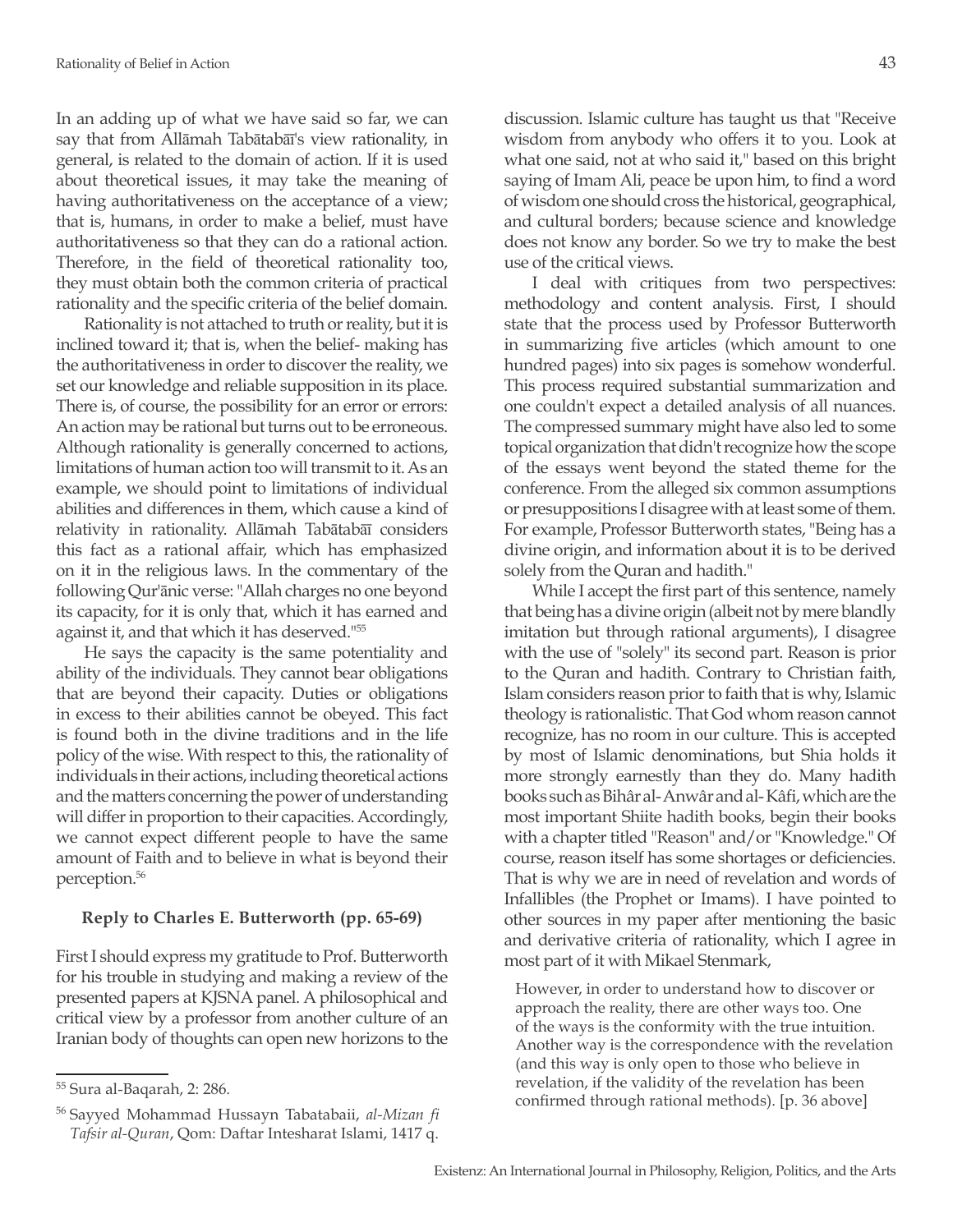Islam considers four sources of knowledge: '*aql* (reason), *naql* (the Quran, *hadith*, and history), experience, and intuition. The Quran and *hadith* do not suffice us. The authenticity of the Quran and *hadith* is demonstrated through reason. These four sources are also utilized in ontology as well.

Another assertion by Professor Butterworth infers that, "It follows, then, that just as Islamic philosophy must be rooted in acceptance of the Quran and hadith, Western philosophy is erroneous because it is not focused on the divine." This assertion does not hold. To be rooted or not rooted in divine world is not a criterion for acceptance or rejection of a philosophy. Conformity of philosophy with rational criteria is the decisive factor for validity, which I have strongly stated in my paper where I displayed the criteria for rationality of thoughts and views independent of faith. At beginning of the essay I stated, "Perhaps, the most important responsibility of ours is to keep rationalistic in our jobs. Therefore, it seems to be worthwhile here to elaborate upon rationality, making known its different sides as well as recognizing its criteria."

After obtaining the independent criteria of rationality, I took a look at the Quran so as to determine what the Quranic view would be concerning the criterion of rationality and how much conformity it has with the independent criteria of rationality. However, this does not imply that a philosophy will be right if it is rooted in the Quran and *hadith*, and if not, it will be wrong.

Professor Butterworth seems to suggest that all essays concur in thinking that the best authorities for Islamic philosophy are Ibn Sina and Mulla Sadra; and neglect al- Farabi, Ibn Tufayl, Averroes, and Ibn Khaldun or pass over them in silence. In response, I'd like to clarify that though among Shiites three philosophers (Ibn Sina, Shaykh- e- Eshraq, and Mulla Sadra) are the most prominent, this does not imply the negation of others or neglecting them. If a work is of a historical dimension and relates to those philosophers we will pay attention to them and present their views. The topic of my paper, as its title says, is concerned with the views of a contemporary philosopher Allāmah Tabātabāī which I have viewed it from epistemological perspective. Of course, it was not possible for me to refer to all philosophers in this paper. If I presented the views of Plato, Aristotle, and those known as scholastics, it would amount to a voluminous book not just a paper. Here I should note that the history of philosophy is taught in Iranian universities as it is done in universities of the West. Many works have been published in Iran in explanation of ancient philosophers, the Middle Ages, modern, and postmodern philosophers.

Professor Butterworth asserts that all papers have employed the literature of *Usul al- Fiqh* (*Principles of Jurisprudence*). In my essay I have used philosophical literature especially the epistemological one. Many well-known philosophers of this field are included, such as, for example BonJour, Chisholm, Cohen, Elster, Gert, Goldman, Bender, Moser, Plantinga, Reese, Rescher, Sosa, Stenmark, and others. However, part of the Usul al- Fiqh is concerned with epistemological discussions. These discussions are found in chapters related to *hujja* (proof). Some important issues of linguistics, philosophy of language, and logic are also found in Usul al- Fiqh. In fact, Usul al- Fiqh has the capacity to be divided at least into four sciences. When I refer to the issues of Usul al- Fiqh, I am viewing them from epistemological point of view, not jurisprudential or exegetical one.

Professor Butterworth addresses some merits of my paper and then proceed to a critique, "Unfortunately, neither this exegesis nor the verse itself offers more than a sketch of theoretical and practical reason. Nor does Prof. Sadeqi provide a clear indication of why Tabātabāī deserves the attention he is accorded." The core of my paper is to argue that individuals' rational responsibilities are different and relative, because their abilities are different. This is a rational argument without reliance on the Quran and hadith. This rational argument is useful for comprehension of the Quran. It is also inferred that we should not expect people to have philosophical reasoning for their belief in God. This is not possible for all. In other words, as individuals' ability to perform the physical tasks are different, they are different in performing mental tasks. As a result it is unreasonable to expect different people have the same degree of faith. Please pay attention to the very last paragraph of my essay once more (see above). Concerning the lack of explanation, perhaps, Professor Butterworth is right. However in an essay so limited in scope, there is no room for investigating all the aspects of the problem. I set out to prove the relativity of rational duties as well as the relativity of the level of faith in individuals, nothing more.

Professor Butterworth is right when says that I have not made a clear indication of why Tabātabāī deserves the attention he is accorded. In fact Allāmah Tabātabāī is so famous in the world of Shi'a that there is no need for introducing him. His innovations in philosophy and tafsir (exegesis) are known to everyone. Since Tabātabāī